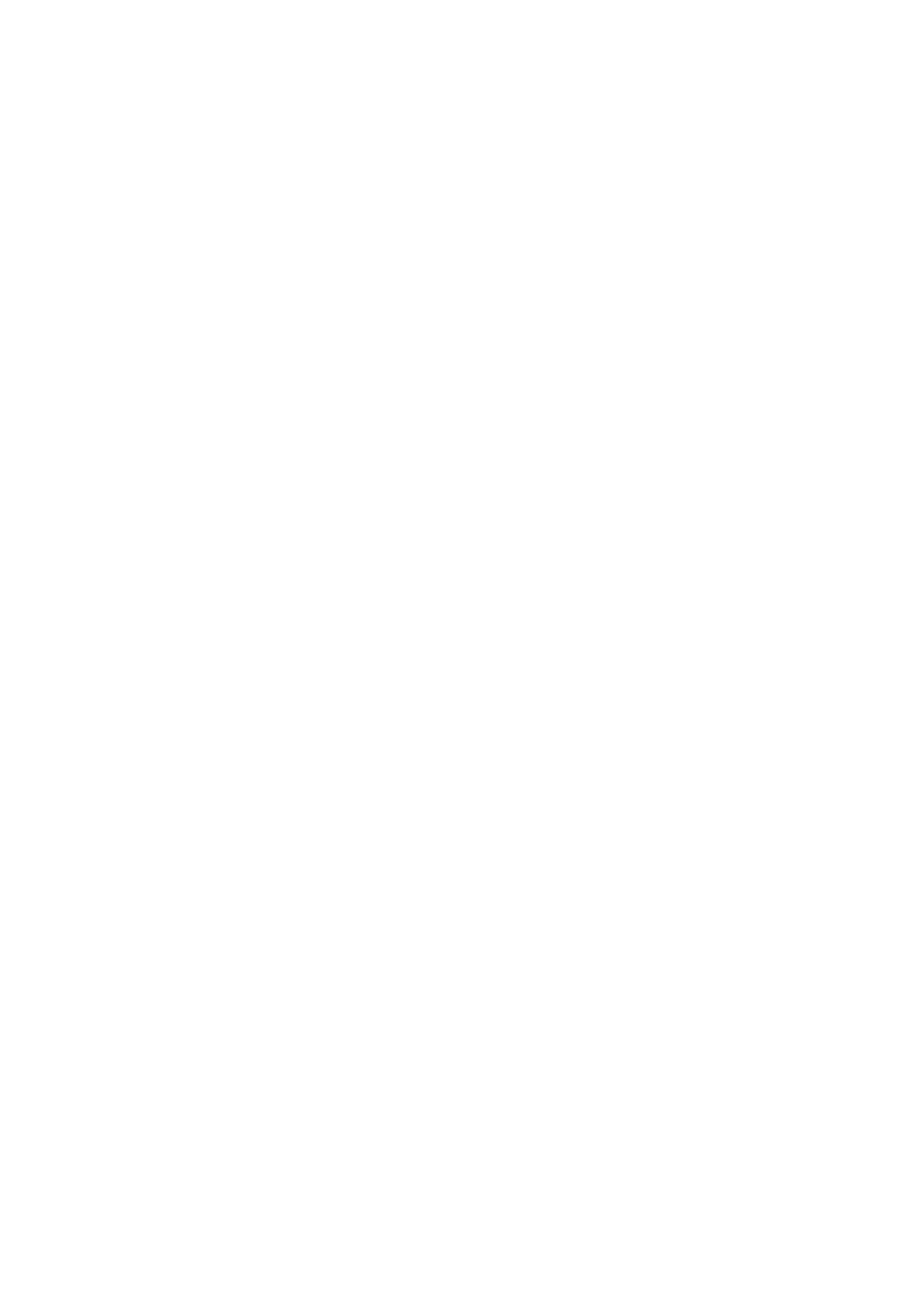# **VAMAS TWA 22 Mechanical Property Measurement of Thin Films and Coatings**

# **A ROUND ROBIN TO MEASURE THE ADHESION OF THIN COATINGS**

G Aldrich-Smith<sup>1</sup> & N.M. Jennett<sup>1</sup>

Materials Performance, Engineering and Process Control Division, National Physical Laboratory.

> J Housden $2$ Tecvac Ltd, Cambridge UK.

### **EXECUTIVE SUMMARY**

An interlaboratory exercise on 5µm thick chromium nitride (CrN) coated AISI 304 austenitic stainless steel coupons was undertaken to evaluate and compare test methods for adhesion of thin coatings. Test coupons were deposited with and without thin (25nm & 50nm) gold-palladium interlayers. These interlayers were designed to vary the effective adhesion of the CrN in a controlled way without significantly altering the CrN coating fracture properties. The interlaboratory exercise was conducted by an international group of laboratories examining Rockwell indentation, scratch testing, uniaxial tensile and four-point bend. None of the tests were able to discriminate between coupons with or without the interlayer. The new EU Community Bureau of Reference scratch test reference material (BCR-692), distributed to participants to assist in the calibration of scratch test instruments used in this study, was shown to be able to diagnose instrument problems.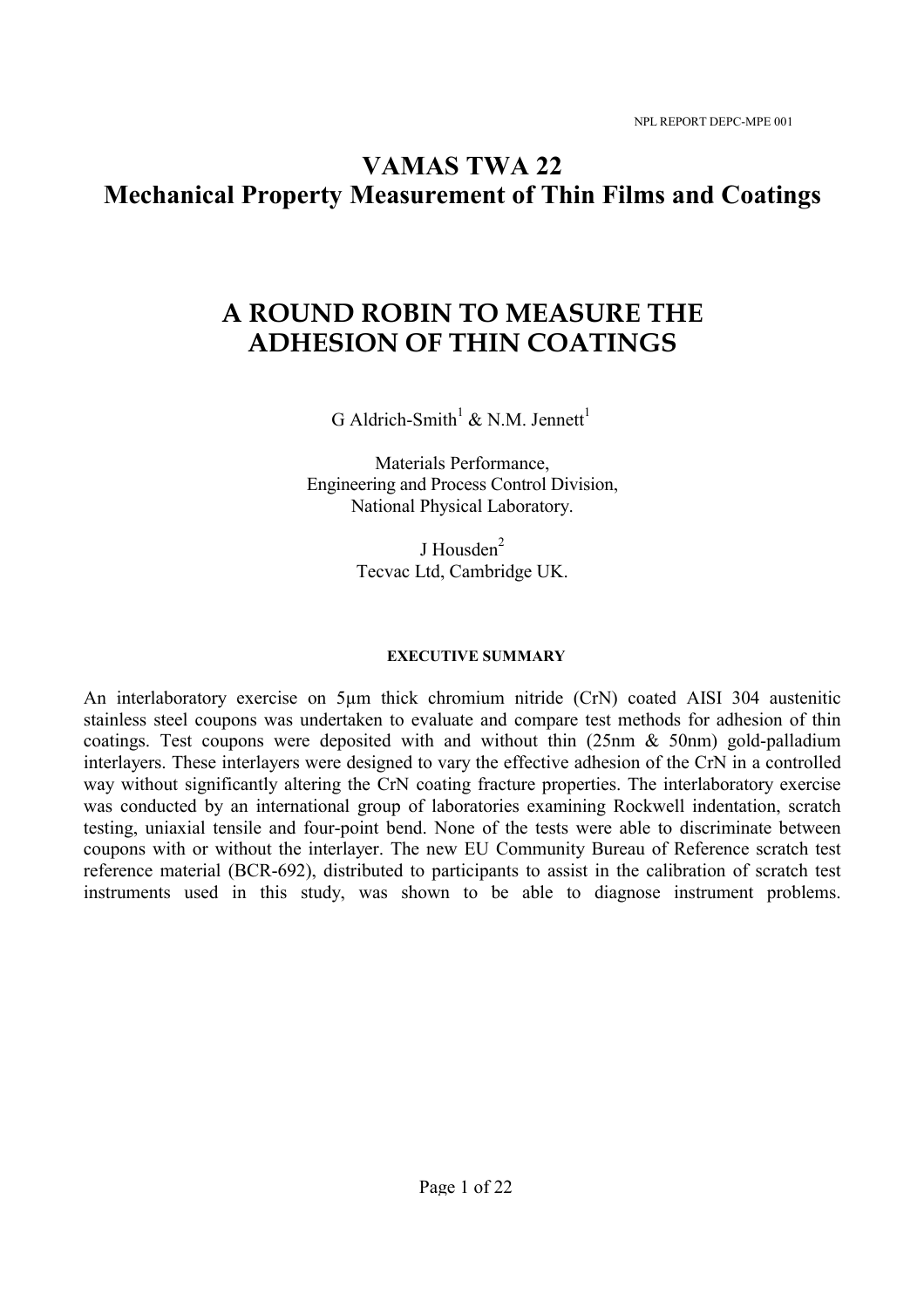*©* Crown copyright *2004*  Reproduced by permission of the Controller of HMSO

ISSN 1744-0262

National Physical Laboratory Teddington, Middlesex, UK, TW11 0LW

Extracts from this report may be reproduced provided that the source is acknowledged and the extract is not taken out of context

We gratefully acknowledge the financial support of the UK Department of Trade and Industry (National Measurement System Policy Unit)

> Approved on behalf of Managing Director, NPL, by Dr C Lea, Knowledge Leader (Division), Engineering and Process Control Division

> > Page 2 of 22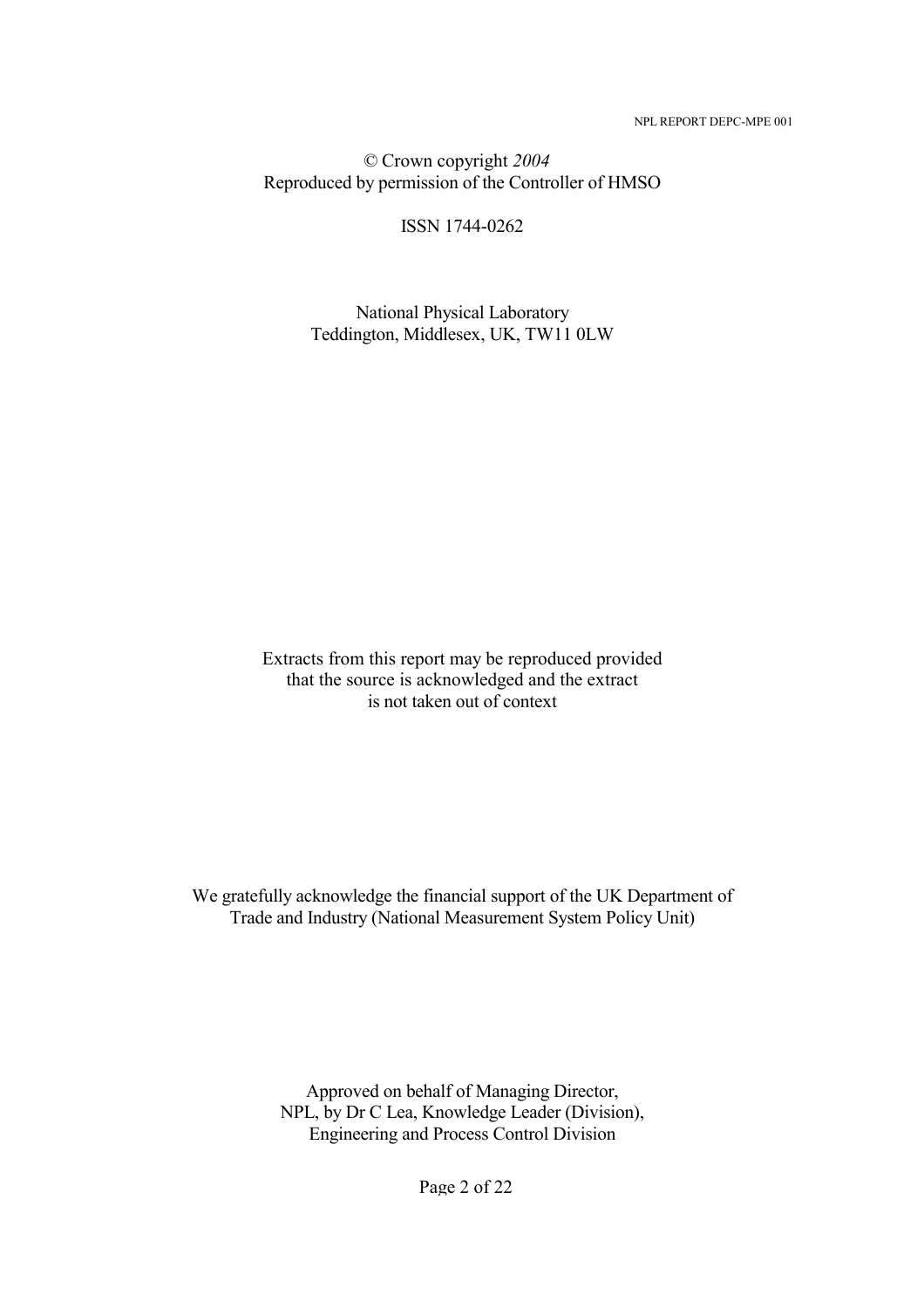

# **Technical Working Area 22 Mechanical Property Measurement of Thin Films and Coatings**

# **A ROUND ROBIN TO MEASURE THE ADHESION OF THIN COATINGS**



**Report No. 46 ISSN 1016-2186 July 2004**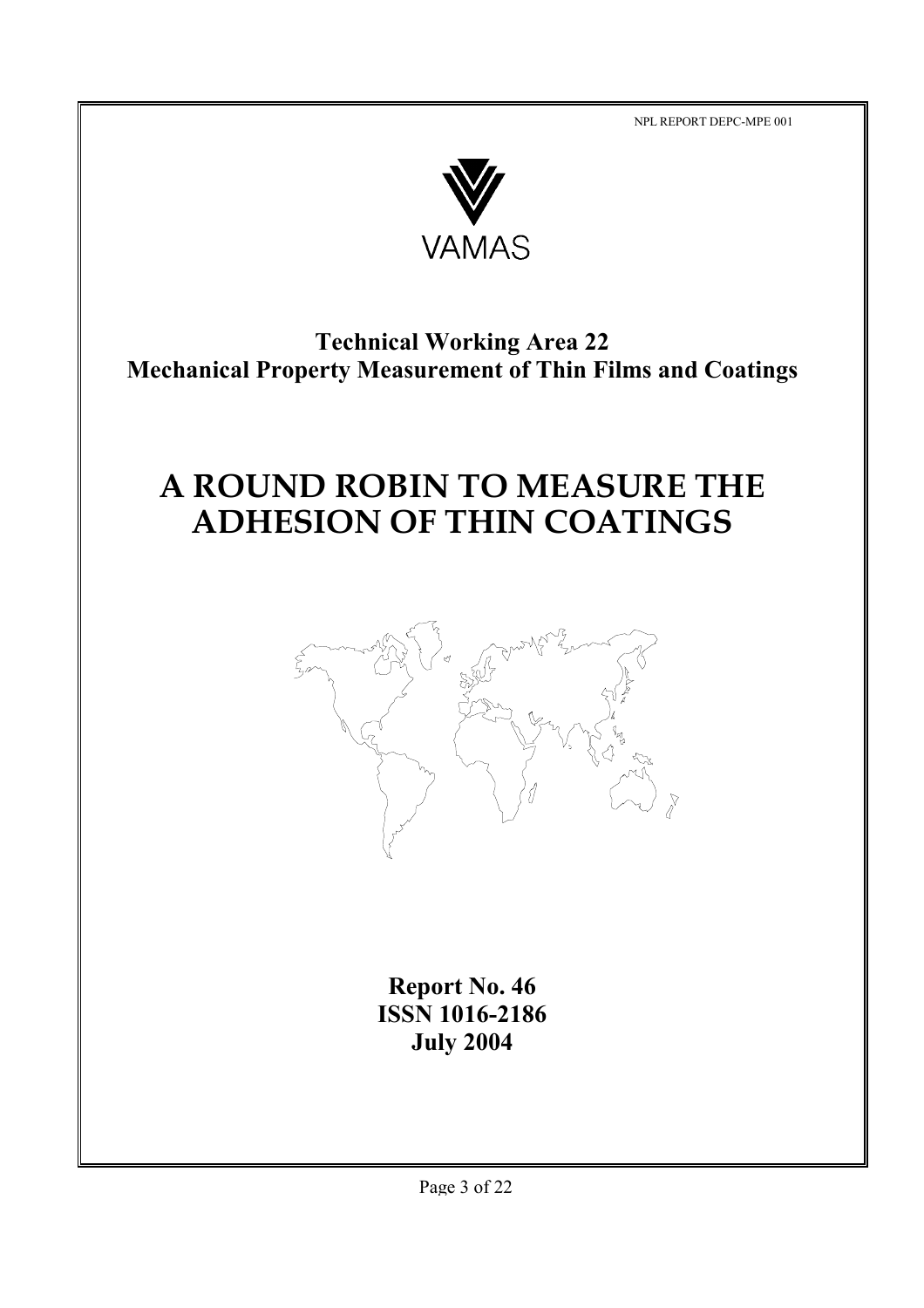

The Versailles Project on Advanced Materials and Standards supports trade in high technology products through international collaborative projects aimed at providing the technical basis for drafting codes of practice and specifications for advanced materials. The scope of the collaboration embraces all agreed aspects of enabling science and technology - databases, test methods, design standards, and materials technology - which are required as a precursor to the drafting of standards for advanced materials. VAMAS activity emphasizes collaboration on pre-standards measurement research, intercomparison of test results, and consolidation of existing views on priorities for standardization action. Through this activity, VAMAS fosters the development of internationally acceptable standards for advanced materials by the various existing standards development organizations.

• Canada • France • Germany • Italy • Japan • UK • USA • EC •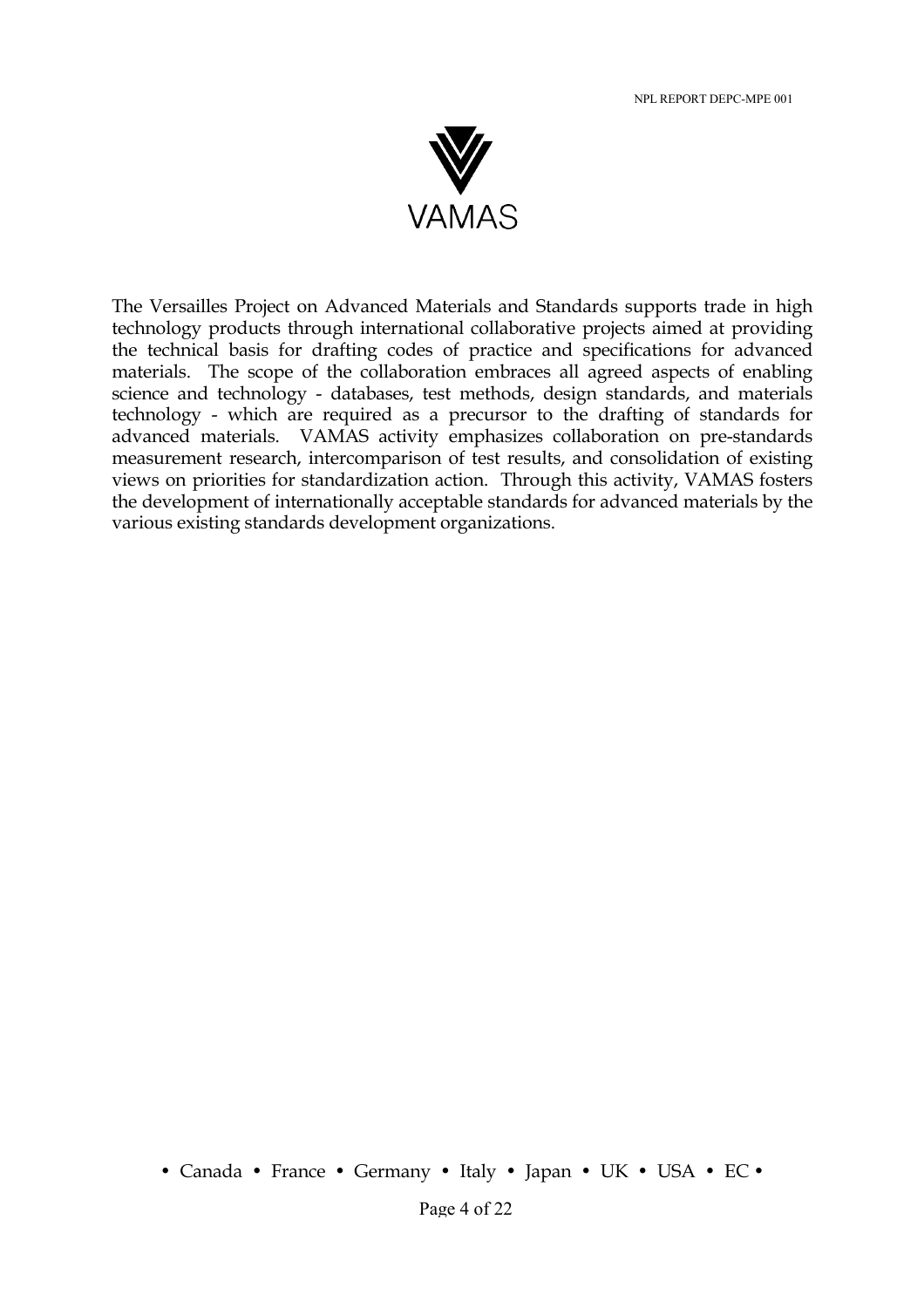

# **Technical Working Area 22 Mechanical Property Measurement of Thin Films and Coatings**

# **A ROUND ROBIN TO MEASURE THE ADHESION OF THIN COATINGS**

**Giles Aldrich-Smith<sup>1</sup>, Nigel Jennett<sup>1</sup> & Jonathan Housden<sup>2</sup>.** 

 $^{1}$  Materials Centre, National Physical Laboratory, Teddington, Middlesex, U.K. <sup>2</sup> Tecvac Ltd, Buckinway Business Park, Swavesey, Cambridge, CB4 5UG, U.K.

e-mail: giles.aldrich-smith@npl.co.uk



**Report No. 46 ISSN 1016-2186 July 2004**

Page 5 of 22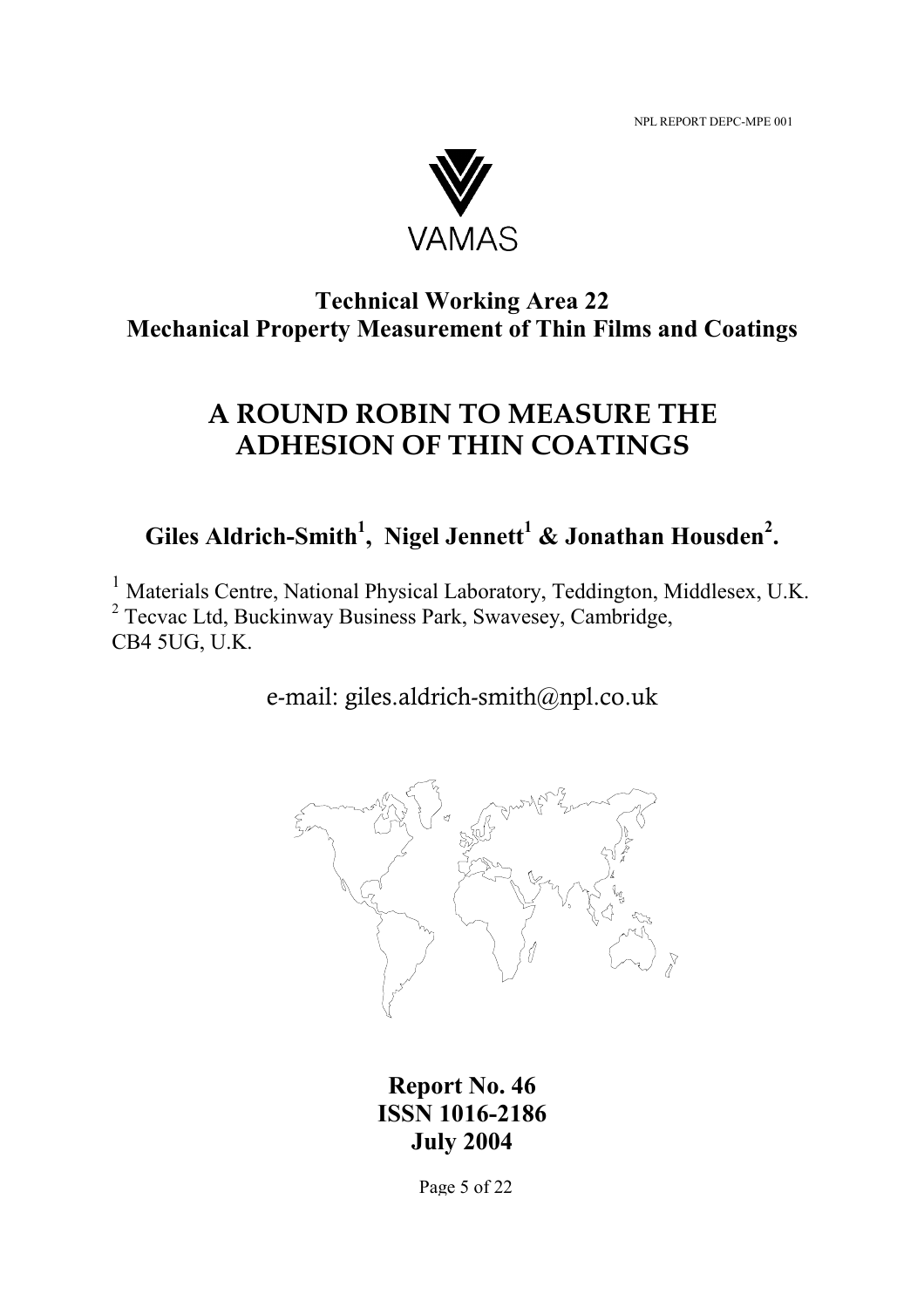# **Contents**

| 1.             |                                                                  |  |
|----------------|------------------------------------------------------------------|--|
| 2 <sub>1</sub> |                                                                  |  |
| 2.1.           |                                                                  |  |
| 2.2.           |                                                                  |  |
| 2.2.1          |                                                                  |  |
| 2.2.2.         |                                                                  |  |
| 2.3.           |                                                                  |  |
| 3 <sub>1</sub> |                                                                  |  |
| 3.1.           |                                                                  |  |
| 3.2.           |                                                                  |  |
| 3.3.           |                                                                  |  |
| 3.4.           |                                                                  |  |
| 3.5.           |                                                                  |  |
| 4.             |                                                                  |  |
| 5.             |                                                                  |  |
|                |                                                                  |  |
|                | ANNEXE Independent evaluation of toughness: Interface and film22 |  |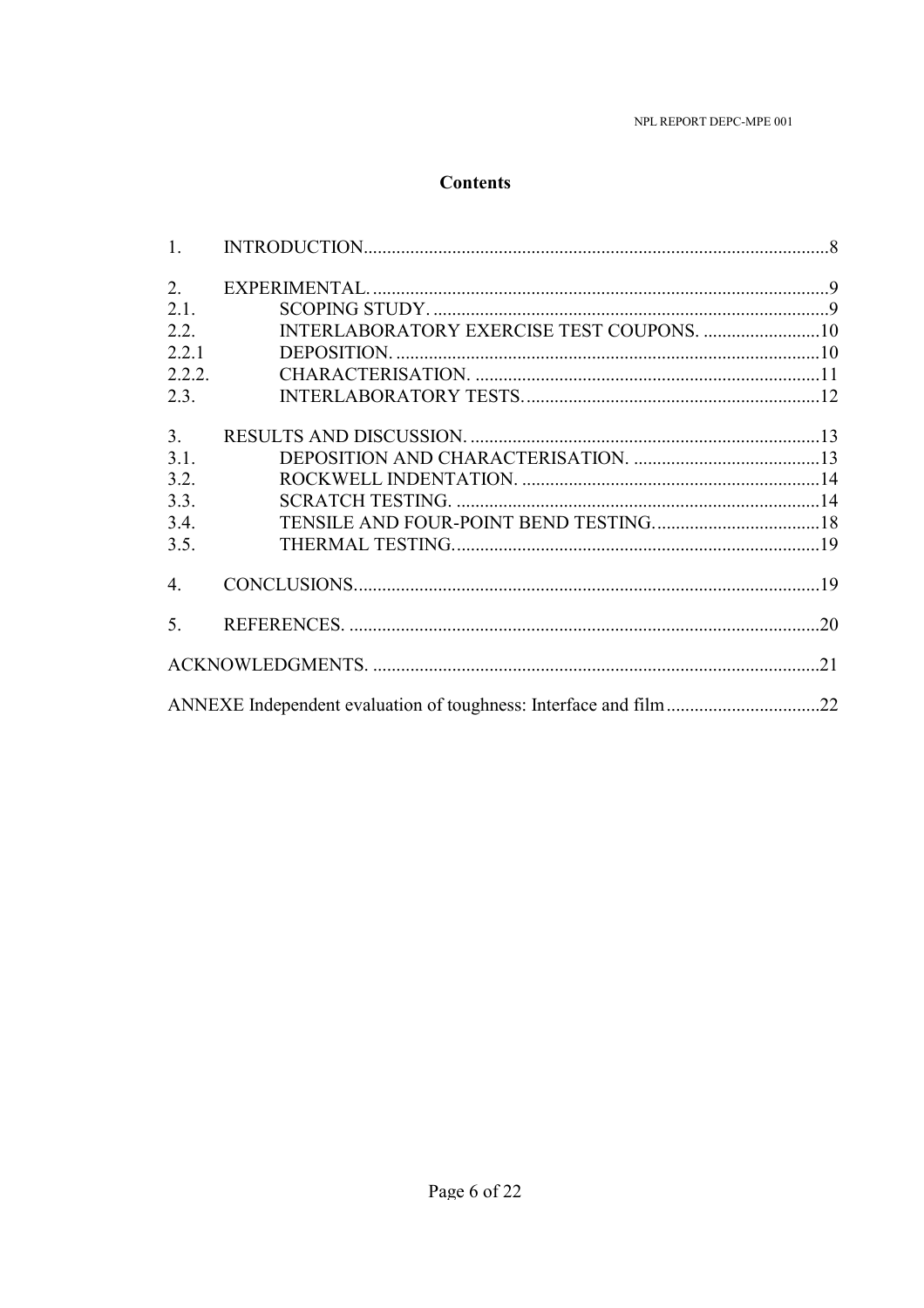# **A ROUND ROBIN TO MEASURE THE ADHESION OF THIN COATINGS**

### **Giles Aldrich-Smith & Nigel Jennett NPL, U.K**

### **Jonathan Housden Tecvac Ltd, U.K.**

#### **Abstract**

An interlaboratory exercise on 5µm thick chromium nitride (CrN) coated AISI 304 austenitic stainless steel coupons was undertaken to evaluate and compare test methods for adhesion of thin coatings. Test coupons were deposited with and without thin  $(25nm \& 50nm)$  goldpalladium interlayers. These interlayers were designed to vary the effective adhesion of the CrN in a controlled way without significantly altering the CrN coating fracture properties. The interlaboratory exercise was conducted by an international group of laboratories examining Rockwell indentation, scratch testing, uniaxial tensile and four-point bend. None of the tests were able to discriminate between coupons with or without the interlayer. The new EU Community Bureau of Reference scratch test reference material (BCR-692), distributed to participants to assist in the calibration of scratch test instruments used in this study, was shown to be able to diagnose instrument problems.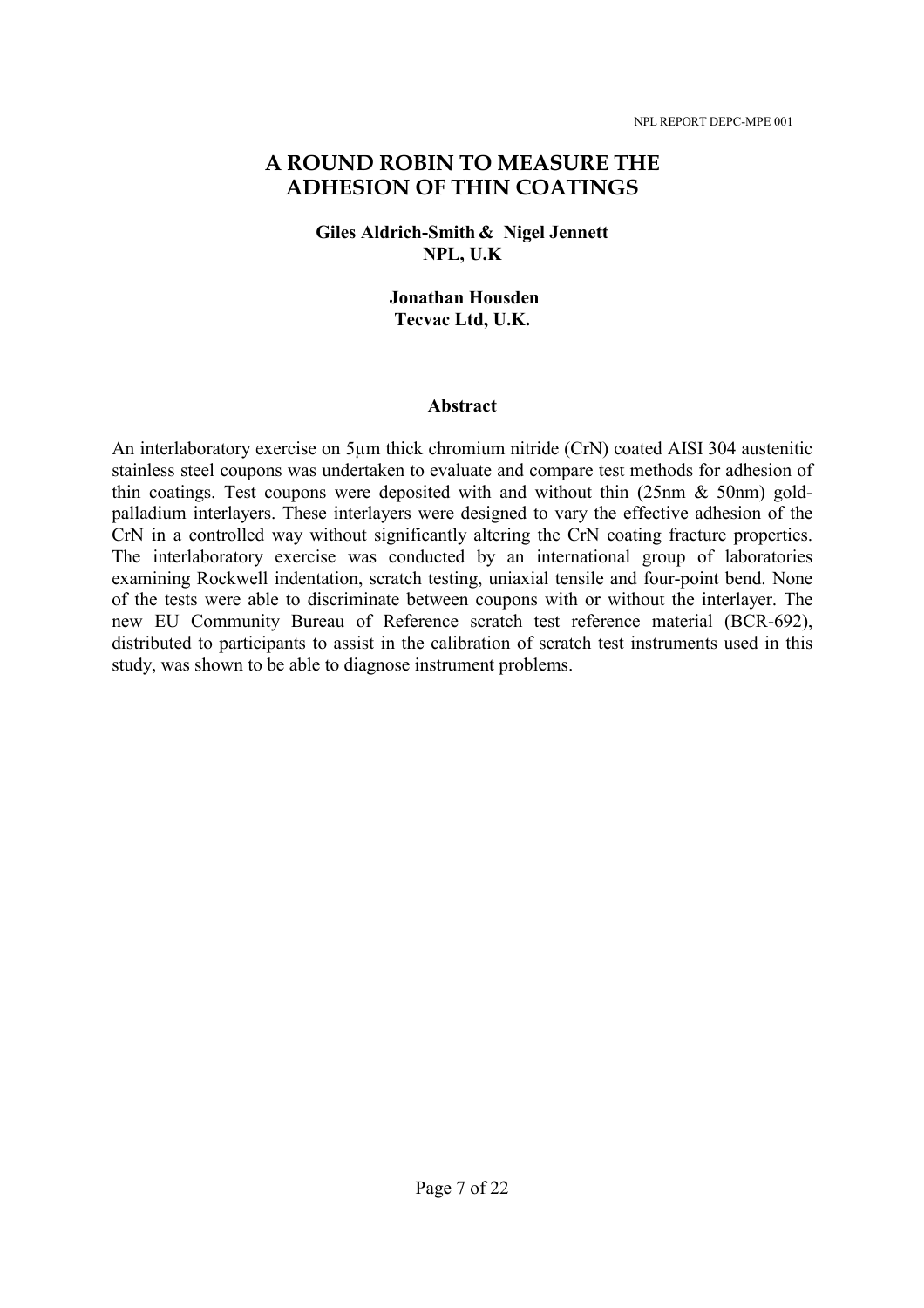### **1. INTRODUCTION.**

VAMAS (Versailles Project on Advanced Materials and Standards) technical work area 22 was set up to co-ordinate international efforts in the development of standards for measuring the mechanical properties of thin films and coatings. This was in response to the growing take-up and economic importance of Surface Engineering in a wide range of industries and the lack of quantitative methodologies to generate mechanical properties for thin  $\left($  <10um) films. Coatings technology is fundamentally dependent upon good adhesion between the coating and the substrate, and in many cases adhesion is the limiting factor for the wider application of the technology. Hard coatings, such as chromium nitride (CrN), are commonly used in industry to enhance the tribological and/or corrosion protection of the substrate, and increasingly for decorative applications. The use of interlayers between coating and substrate is well known, i.e., a thin titanium layer between titanium nitride (TiN) coating on 304 stainless steel [1]. This interlayer can improve adhesion by reduction of substrate surface oxide layers and by chemical bonding to the coating. Additionally such layers can provide a buffer for mechanical properties: reducing the 'stress gradient' between the coating and substrate interface; and giving a 'composition gradient' when the coating is very different to the substrate, such as diamond-like carbon (DLC) coating on steel, i.e., Steel / Ti / TiN / TiC / DLC [2].

A recent industrial survey undertaken by NPL [3] reviewed the adhesion test methods used in UK industry and contrasted it to a similar report on US adhesion testing undertaken by NIST [4]. It concluded by stating that although there is a plethora of qualitative test methods for measuring the adhesion strength of coatings, few test methods are quantitative and only a limited number of these are used by industry. The development of international standards for quantitative test methods was considered important by industry both in the UK and internationally, with most interest shown in the development of four-point bend, indentation, scratch, tensile and thermal tests.

Adhesive failure is often a two-stage process. When a coating/substrate system is under sufficient tensile stress it becomes energetically favourable for through-thickness cracks to develop in the coating. Cracks preferentially initiate at coating defects. A through-thickness crack will result in a stress concentration at the corner of the coating adhering to the interface. The crack may therefore propagate along the coating-substrate interface, relieving this stress concentration, propelled by the elastic energy released by the through-thickness cracking event. When meeting they can cause coating spallation. Coating spallation can also be caused through other mechanisms such as buckling and wedge failures [5, 6]. By modifying the effective adhesion of a coating in a controlled and repeatable method the ability of each adhesion test to discriminate between adhesion levels in similar coatings can be studied.

An interlaboratory exercise (ILE) was undertaken to evaluate and compare test methods for adhesion of thin coatings to aid the long-term development of a simple quantitative engineering test for coating adhesion.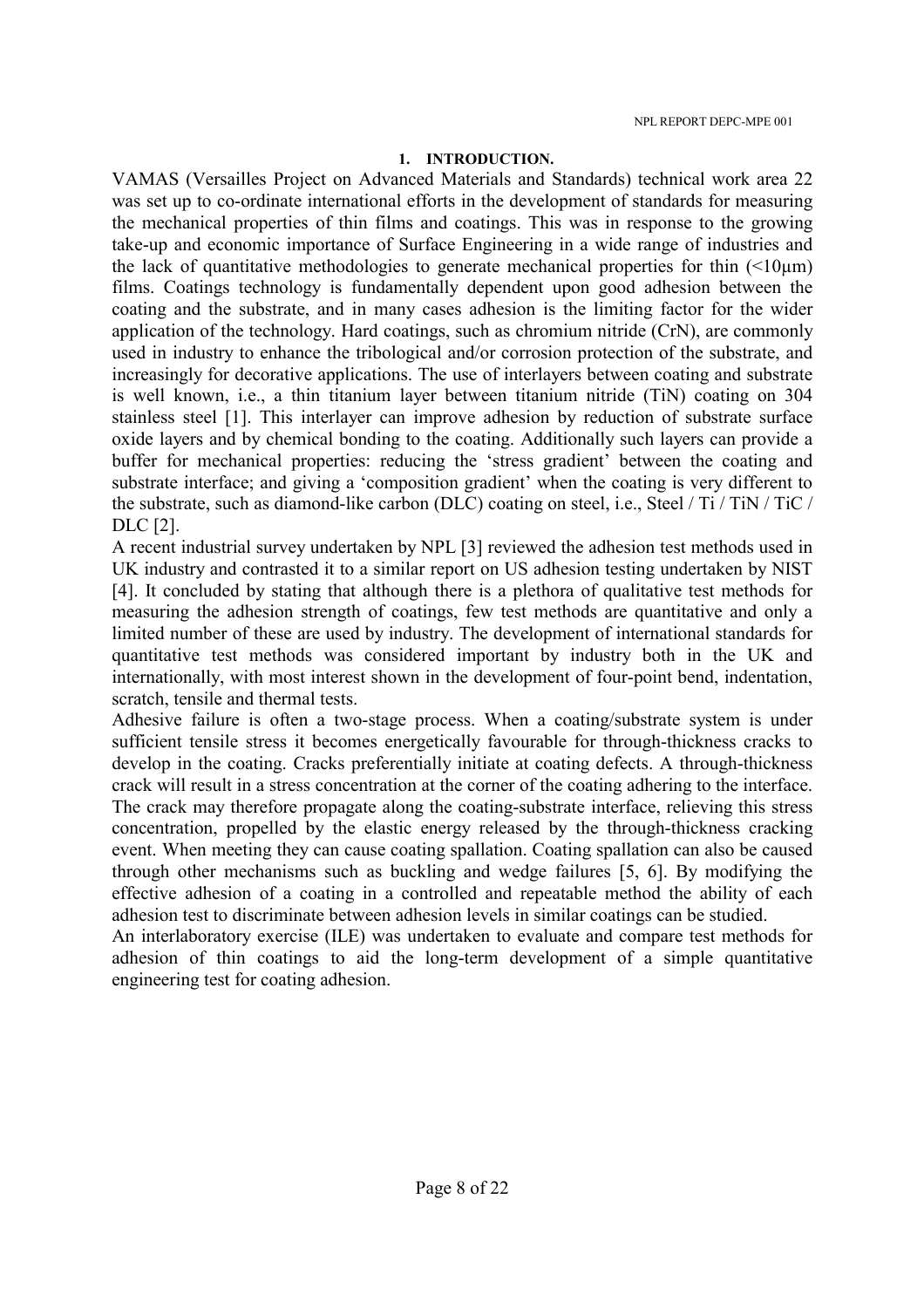#### **2. EXPERIMENTAL. 2.1. SCOPING STUDY.**

A scoping study was undertaken at NPL prior to the ILE to test the sample response to different adhesion tests and to aid the writing of a common test proforma to be used by all participants. Adhesion tests undertaken with titanium nitride on AISI 304 stainless steel found that this material combination was unsuitable for an ILE due to the very high adhesion and low fracture toughness of the coating, which made it difficult to observe any delamination unless extreme stresses were applied. To improve the chance of observing adhesive failure a less adherent and/or higher fracture toughness CrN coating was chosen. Adhesion of CrN was controlled using a thin interlayer. For the scoping study two interlayers were designed to reduce adhesion. An Au/Pd (60:40 wt.%) interlayer was intended to provide a ductile region between coating and substrate and disrupt any chemical bonding between coating and substrate. This was deposited on polished coupons using a small sputter chamber designed to apply conductive coatings for scanning electron microscopy (SEM) specimens. Coating thickness was measured gravimetrically at ~35nm. The second interlayer was an amorphous carbon layer again used to contaminate the interface and reduce chemical and mechanical bonding. The carbon interlayer was deposited using a carbon arc evaporator, similarly designed for SEM work. Several arc pulses were required to get a visible coating. After deposition of the CrN coating on the carbon interlayer large scale delamination of the coating from the substrate was observed. The carbon interlayer had reduced adhesion so much that when cooling from deposition temperature the differential thermal contraction of the coating and substrate was enough to cause the coating to spall (**Figure 1**). The Au/Pd layers did not result in spallation. Rockwell indentation and 4 –point bend testing showed some differences in coating adhesion. Therefore the Au/Pd interlayer was chosen for the ILE coupons and the thickness was varied to obtain different adhesion levels. It was hoped that the ILE test results would allow discrimination between coatings with and without an interlayer and between the different interlayer thicknesses.



*Figure 1. CrN coating on AISI 304 stainless steel with carbon interlayer. Coating spallation induced by differential thermal expansion coefficients when cooling from deposition temperature.*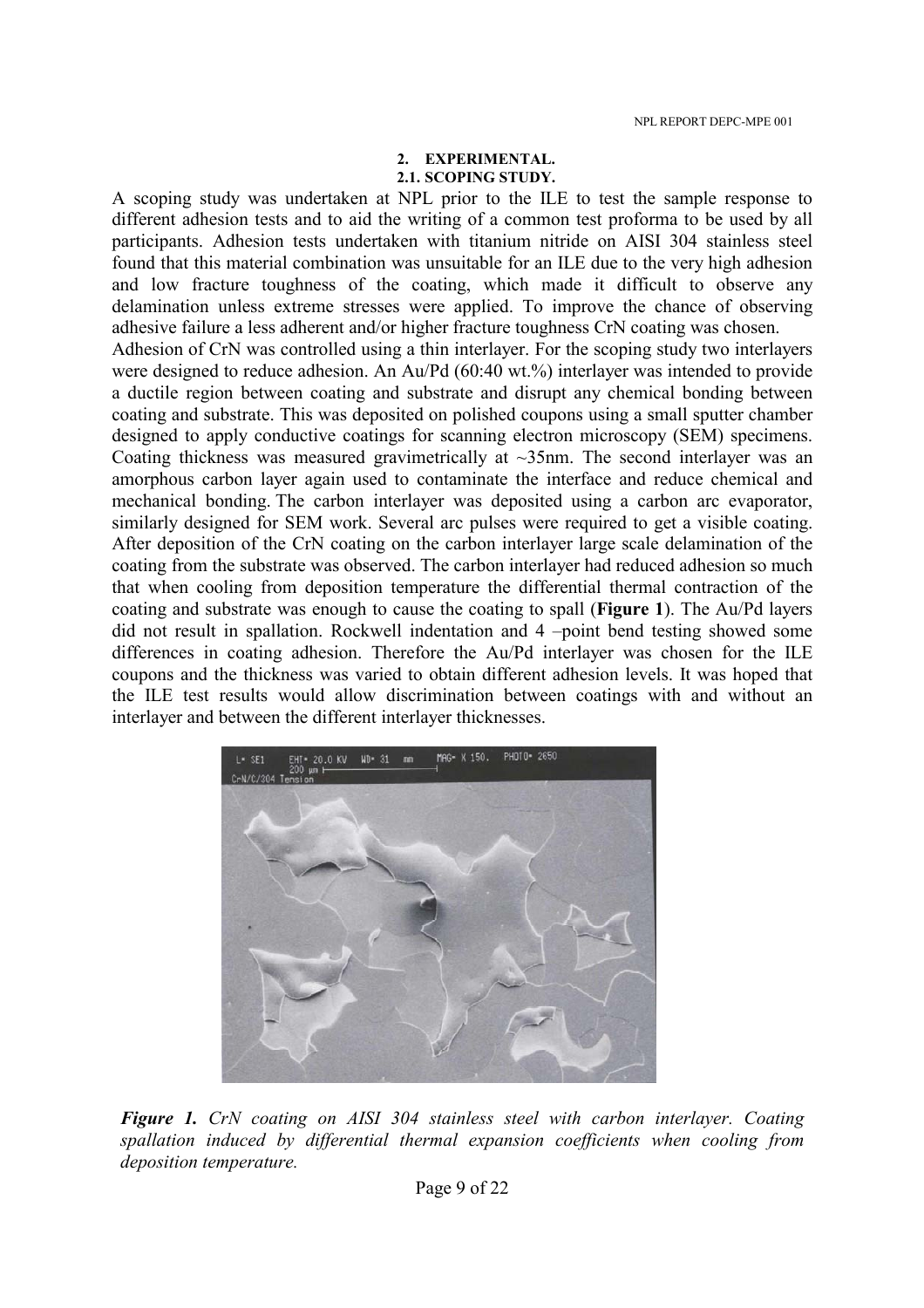### **2.2. INTERLABORATORY EXERCISE TEST COUPONS.**

The substrate material was AISI 304 stainless steel in 3mm thick 'bright sheet' form. Coupons of size 10mm x100mm were spark eroded to minimise work hardening. Each coupon was etched with a unique reference number. A thin surface oxide layer was formed during the spark erosion and was removed with a light abrasive cleaner. Since the sheet was received with a bright finish no subsequent polishing was required. Coupons were ultrasonically cleaned in iso-propanol and hot air dried before coating deposition.

# **2.2.1 DEPOSITION.**

About 400 samples were required for the ILE and so the 'one off' sample preparation route, used in the scoping study, was modified. Twenty-five and fifty nm thick interlayers of Gold-Palladium (60:40 wt. %) were deposited at NPL using electron beam physical vapour deposition (EB-PVD). Thickness was controlled with a piezo-crystal based thin film monitor. Measurements of coating reflectance indicated that the 25nm thick films were not fully dense. The coupons were subsequently coated with CrN to an NPL specification, deposited by reactive EB-PVD at Tecvac Ltd, a UK coatings supplier. A novel cassette was developed by Tecvac to allow a large number of coupons to be coated in one batch (**Figure 2**). A nominal CrN coating thickness of 5µm was applied to three batches of 130 substrates grouped by interlayer type (no interlayer, 25nm interlayer and 50nm interlayer).



*Figure 2. Schematic of EB-PVD coater. Up to 140 coupons held parallel to coating flux in a novel cassette. Insert shows a cross section of coupon and cassette.*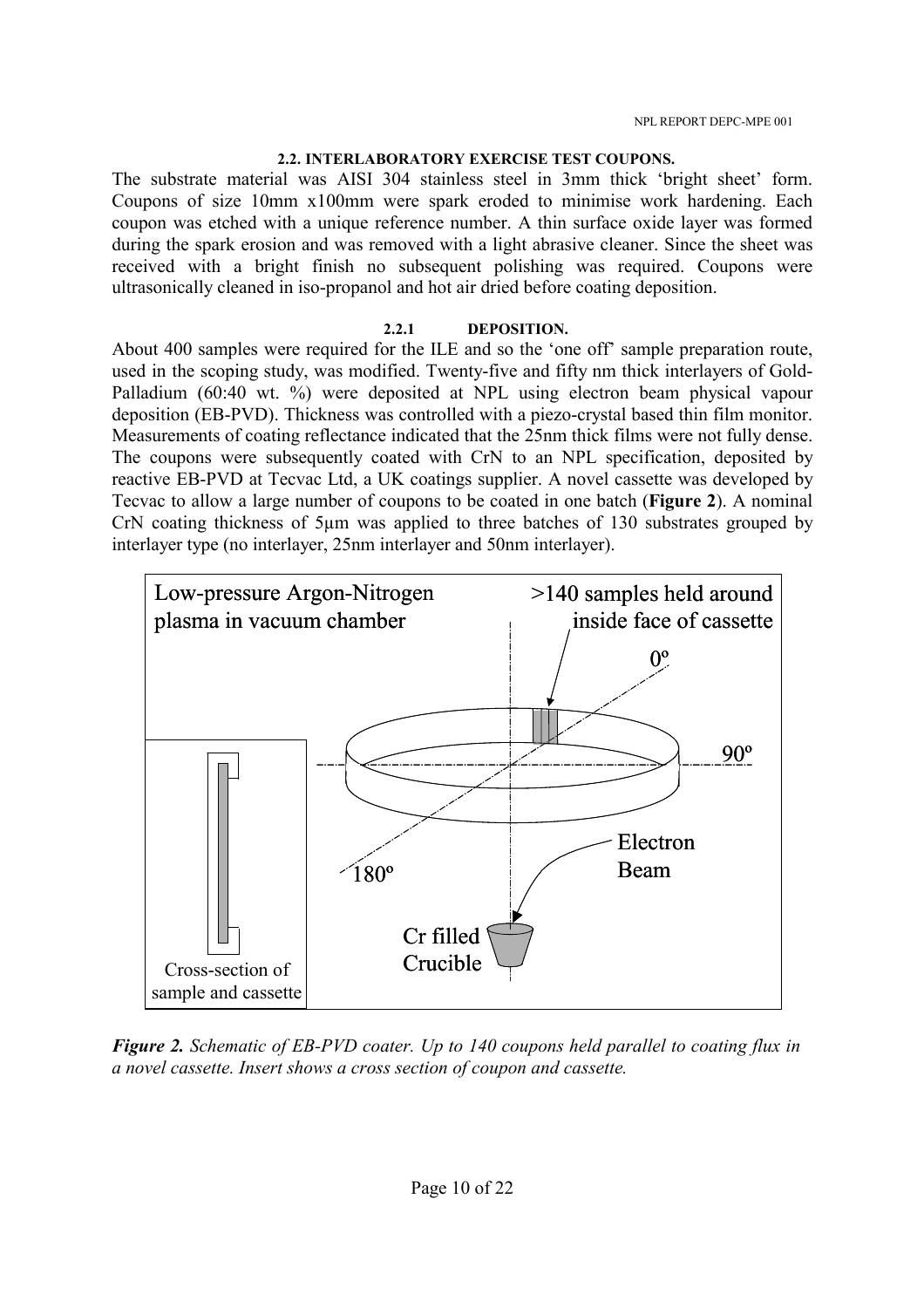#### **2.2.2. CHARACTERISATION.**

Every tenth coupon was characterised for thickness using a Fischersope X-RAY XDL. This uses the x-ray fluorescence method (XRF), where the secondary x-ray emission intensity of a material is related to thickness when the energy and intensity are calibrated against a known standard [7]. Nine measurements of thickness were taken, equispaced along the coupon. The Fischersope X-RAY XDL was calibrated against a sample with a known thickness of CrN deposited without an interlayer on test coupon. Coating residual stress was determined with a Siemens D500 diffractometer using Cr-Kα radiation set up in Bragg-Bentano geometry. Nanoindentation using an MKS Nanoindenter II with a Berkovich stylus was performed on one coupon from each batch to get nominal values of coating hardness and elastic modulus. Indentations were performed at a range of loads from 5mN to 30mN. Hardness and modulus were plotted against the ratio of contact radius, *a*, to coating thickness, *t*, to allow a depth invariant value to be extrapolated (**Figure 3**). This gives a 'coating only' value unaffected by substrate at *a*/*t* = 0 [8]. Hardness and modulus data is presented in **Table 1**, standard errors were calculated using the range of possible extrapolations to the intercept.



*Figure 3. Extrapolation of nanoindentation data for coating modulus independent of substrate.* 

*Table 1. Depth invariant hardness and modulus by nanoindentation of CrN coated AISI 304 stainless steel coupons for each interlayer thickness. Standard errors (1 standard deviation) are quoted.* 

| <b>Interlayer Thickness</b> | <b>Hardness (GPa)</b> | <i>Modulus (GPa)</i> |
|-----------------------------|-----------------------|----------------------|
| )nm                         | $25 + 3$              | $321 + 25$           |
| 25nm                        | $33 +$                | $376 + 18$           |
| 50nm                        |                       |                      |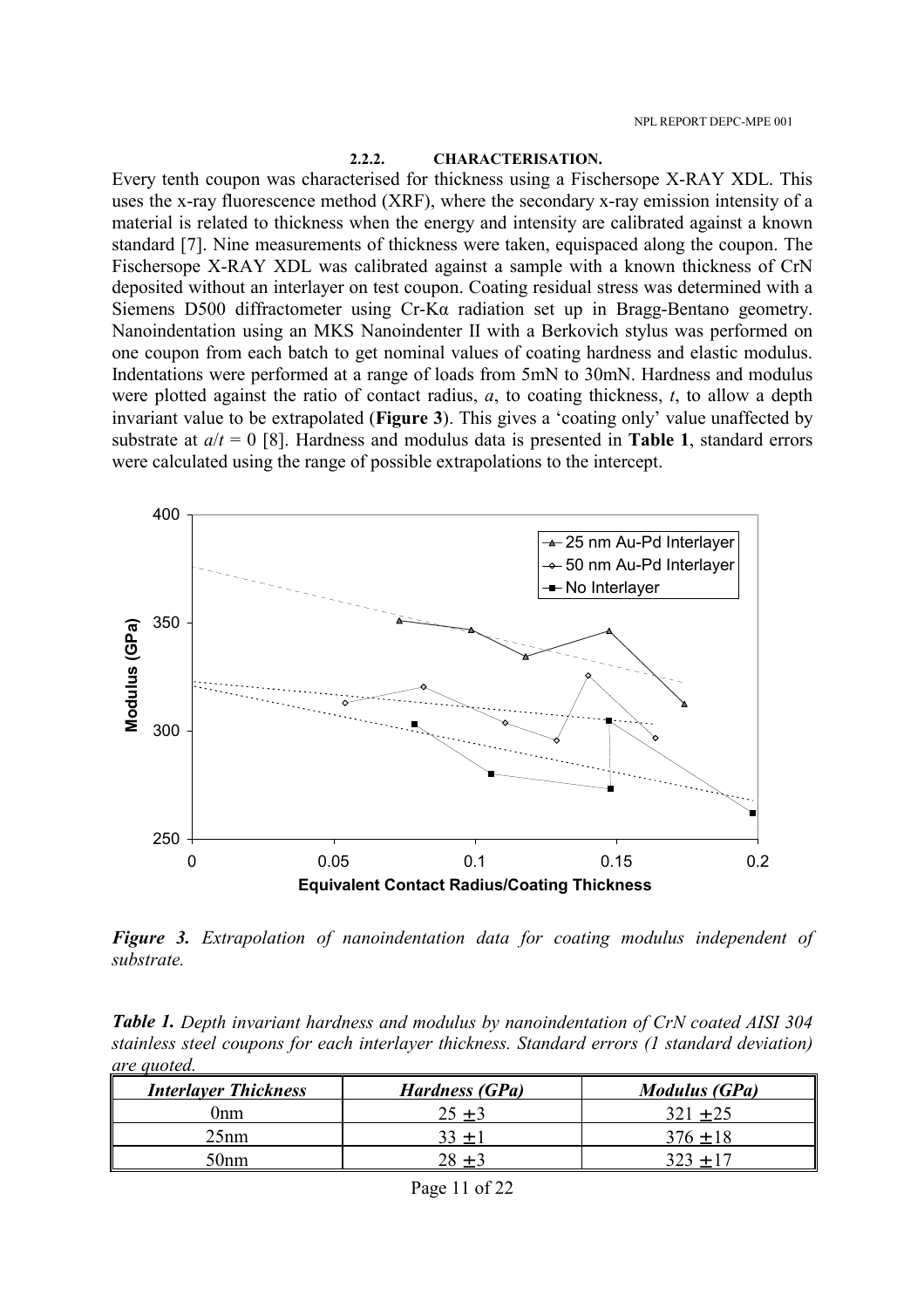# **2.3. INTERLABORATORY TESTS.**

Detailed test proformas were designed for Rockwell indentation and scratch testing. Some laboratories agreed to perform additional tensile and four-point bend tests. All participants were asked to calibrate equipment traceable to national calibration standards. The newly certified DLC coated steel scratch test reference material [9] was also distributed to confirm calibration of scratch testing equipment. Test conditions are summarised in **Table 2**.

| <b>Test Type</b>        | <b>Test Conditions</b>                                                                                                                                                                                                                                                                            | <b>Mandatory Inspections and</b><br><b>Calibrations</b>                                                                    |  |
|-------------------------|---------------------------------------------------------------------------------------------------------------------------------------------------------------------------------------------------------------------------------------------------------------------------------------------------|----------------------------------------------------------------------------------------------------------------------------|--|
| Rockwell<br>Indentation | 5 indents per coupon<br>Rockwell 'C' Diamond Stylus<br>$(120^{\circ}$ cone angle, 200 µm radius)<br>10 kg pre-load<br>150 kg total load<br>Spot anvil if available                                                                                                                                | Stylus inspection for defects<br>(Vertical displacement<br>and<br>Load)<br>or<br>(Standard hardness reference<br>material) |  |
| Scratch                 | 5 scratches per coupon<br>Rockwell 'C' Diamond Stylus<br>$(120^{\circ}$ cone angle, 200 µm radius)<br>100 N/min loading rate<br>10 mm/min horizontal displacement rate<br><b>DLC</b><br>CrN Coupon<br>Reference<br>Material<br>5 N start load<br>0 N start load<br>45 N end load<br>30 N end load | Stylus inspection for defects<br>Horizontal displacement<br>Load<br>Stage planarity                                        |  |
| Tensile                 | 10 N pre-load<br>1 mm/min crosshead displacement rate                                                                                                                                                                                                                                             | Vertical displacement<br>Load                                                                                              |  |
| Four-Point<br>Bend      | 20 mm top roller separation<br>40 mm bottom roller separation<br>10 N pre-load<br>1 mm/min crosshead displacement rate                                                                                                                                                                            | Vertical displacement<br>Load                                                                                              |  |
| Thermal<br>(NPL only)   | 5 °C/min heating rate                                                                                                                                                                                                                                                                             | Temperature                                                                                                                |  |

*Table 2. Interlaboratory Test Conditions.*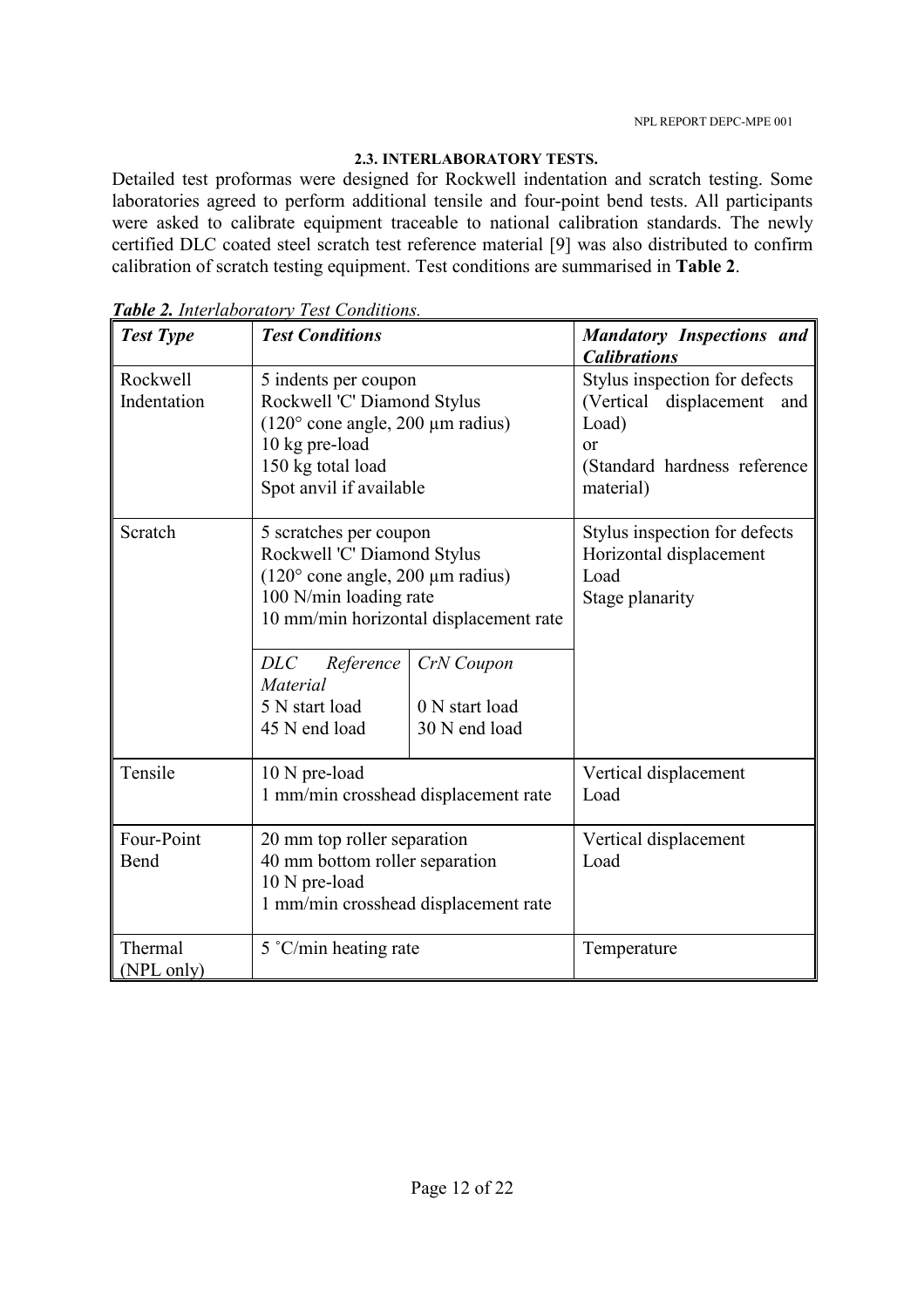#### **3. RESULTS AND DISCUSSION. 3.1. DEPOSITION AND CHARACTERISATION.**

Variations in coating thickness were observed both within coupon, within batch, and between batches. Within the coupon the coating thickness was greater at the bottom of the specimen compared to the top. This was expected as the bottom of the coupon was closer to the EB-PVD crucible (**Figure 2**) and would have received an increased coating flux. Thickness variations with the batches could have been caused by slight mis-alignment of the coupon cassette over the crucible. Residual stress in the coatings followed broadly similar trend to within batch coating thickness (**Figure 4**). CrN thickness varied between batches by about 10%.



*Figure 4. Average thickness and residual stress for ILE coupons. Thickness (line chart) was measured on every tenth coupon per batch, position shown relative to 0º line on cassette in Figure 2. Residual stress was measured by XRD on four coupons per batch equispaced around the cassette.* 

Values for hardness and modulus for each coupon type are given in **Table 1**. One coupon per interlayer thickness was tested. The CrN coated coupon with the 25nm thickness interlayer had an elastic modulus nearly 20% higher than the others, residual stress (**Figure 4**) for this batch was also higher. The reasons for this are not known but this could have resulted from several mechanisms, i.e., a slight variation in process stoichiometry leading to deposition of a CrN analogue, such as a mixture of CrN and  $Cr<sub>2</sub>N$ .

Despite best efforts there were differences when increasing from laboratory scale to commercial scale production. This led to a significant change in the failure modes observed. This variation shows the absolute necessity of having well defined cleaning, interlayer deposition and coating deposition protocols to produce a standardised coating with uniform adhesion.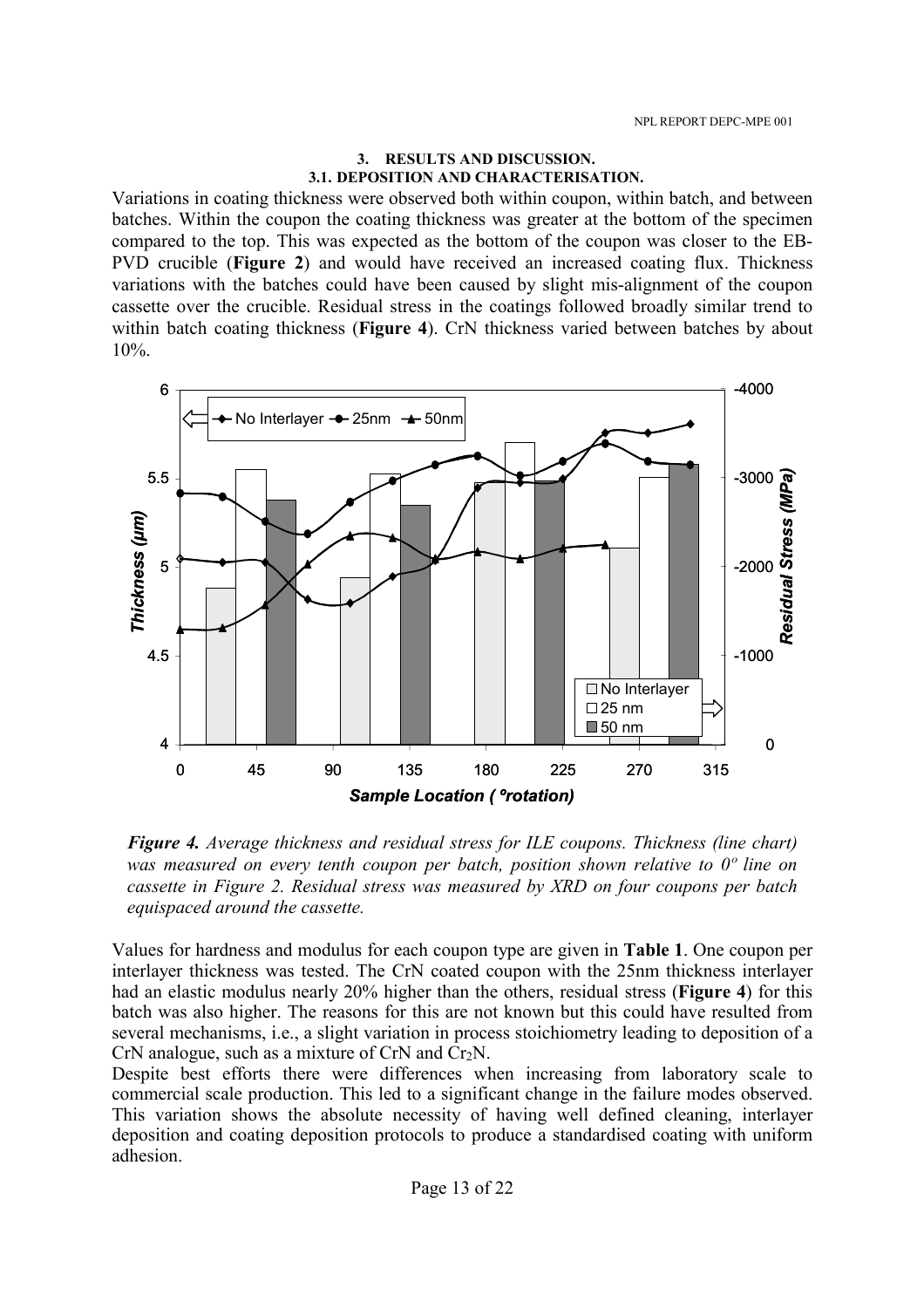#### **3.2. ROCKWELL INDENTATION.**

SEM micrographs of indents from the scoping study are shown in **Figure 5**. The  $CrN<sub>NO</sub>$ INTERLAYER coupon (**Figure 5a-b**) showed increased Hertzian (ring) cracking around the indent compared to the CrNAu/Pd INTERLAYER coupon (**Figure 5c-d**). These cracks had cohesive micro-spallations along the length, similar to those observed with the high load scratch tests. Both coupons showed radial cracks extending out from the indent. With the  $CrN_{Au}/Pd$ INTERLAYER coupon these induced coating delamination.



*Figure 5. Scanning electron micrographs of Rockwell indents from the scoping study. ab) CrN coating, no interlayer; c-d) CrN coating, 35nm gold-palladium interlayer.* 

However, in the ILE, Hertzian cracking was present in only one of the eight sets of data returned. No discrimination between interlayers was possible from radial crack spacings. The small changes in sample preparation route between the scoping study and ILE led to a considerable difference in Rockwell indentation response. Indentation diameter of indents taken on the uncoated side of the coupons were used as a calibration check. The values of indent diameter returned indicated that all equipment was properly calibrated (or the test equipment was relatively insensitive to calibration error).

#### **3.3. SCRATCH TESTING.**

A detailed failure event description was given to each participant to ensure a standardised method for identification and calculation of  $L_{C1}$ ,  $L_{C2}$  and  $L_{C3}$  critical loads. Micrographs of the BCR-692 scratch test reference material failure events were taken from literature [10],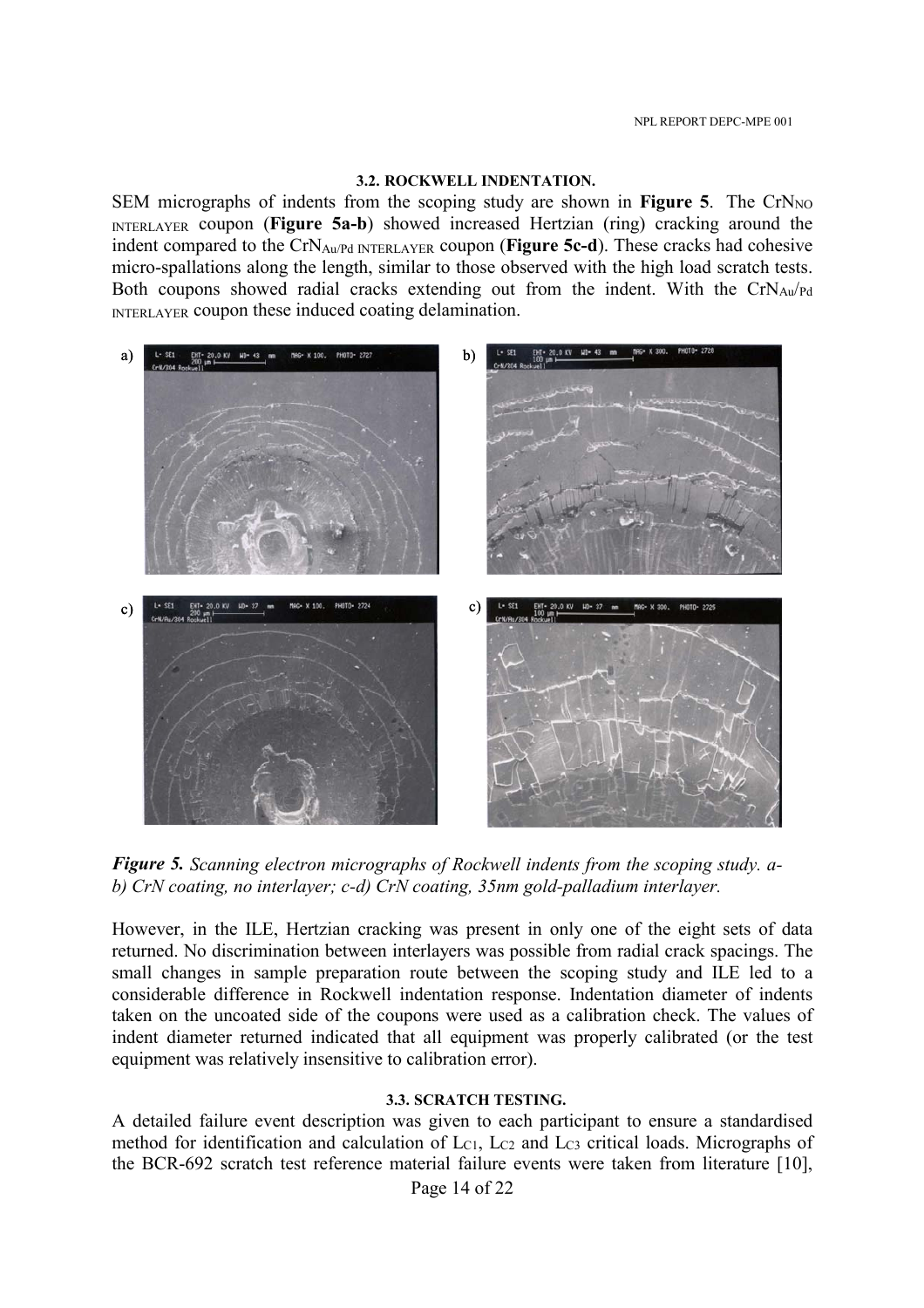micrographs of the CrN failure events (**Figure 6**) were taken from scratches performed at NPL.



*Figure 6. Micrographs of critical load failure events for the CrN coating. Scratch direction (SD) is from left to right. a) LC1; b) LC2; c) LC3.*

Out of the nine laboratories undertaking scratch testing five submitted data for the DLC reference material (**Figure 7**). This material has well characterised failure mechanisms at certified values of critical load, within upper and lower verification ranges. One laboratory (Lab 7) reported an  $L_{C1}$  value  $\sim$ 2% below the lower verification range (**Figure 7a**). As the  $L_{C2}$ value returned was similarly low, but just within the verification range, it is likely the stylus was sharper than expected as stylus shape has a greater effect on  $L_{C1}$  and  $L_{C2}$  values compared to  $L_{C3}$  values. Another laboratory (Lab 4) reported an  $L_{C3}$  value ~23% below the lower verification range (**Figure 7c**). As this laboratory had a low test standard deviation it was likely that there was either mis-identification of the failure event or some issues with machine stiffness, with the stylus experiencing a stick-slip mechanism at higher loads. All other laboratories reported data within the verification ranges indicating acceptable calibration. Two laboratories who did not submit data for the DLC reference material had the highest and lowest values of critical loads reported for the CrN coupons. This suggests that the equipment was not calibrated or did not conform to the EU scratch testing standard (ENV 1071-3) [11].

Scratch testing of the CrN coating showed a common mode of damage progression for all coupons. As scratch loading increased, forward chevron cracks formed at the side of the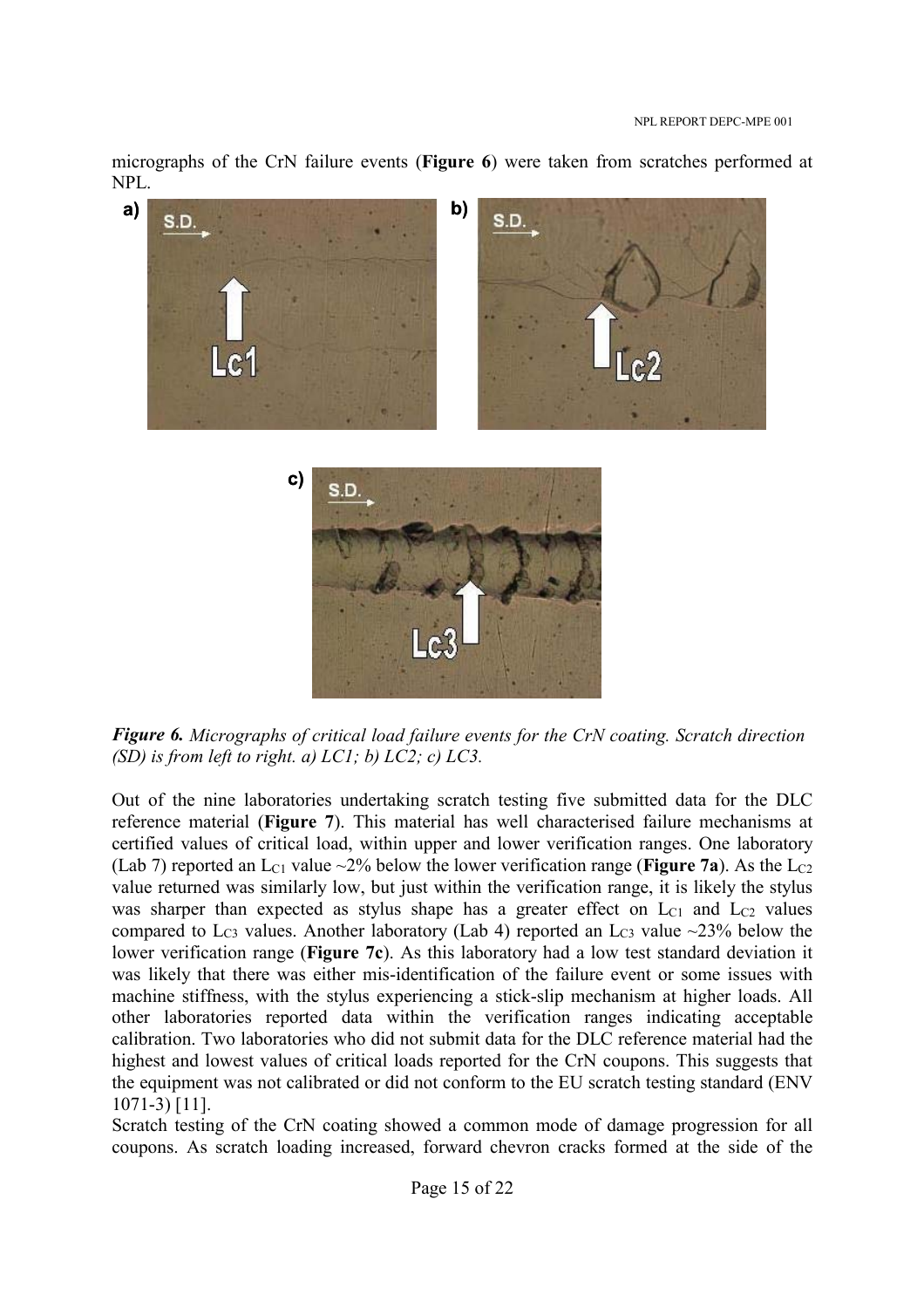scratch ( $L_{C1}$  failure mechanism, **Figure 6a**). When the crack spacing was sufficiently close, cohesive spallation along crack borders occurred (L<sub>C2</sub> failure mechanism, **Figure 6b**). This was followed by gross interfacial shell shaped spallation (L<sub>C3</sub> failure mechanism, **Figure 6c**) as the cracks propagated over the scratch width and coating was removed. As load increased further there was an increasing density of conformal type buckling cracks, gross reverse chevron cracks with micro-spallation on the trailing edges, and a discontinuous ductile perforation through the coating.



*Figure 7. ILE critical loads for the BCR-692 diamond-like carbon coated scratch test reference material. Shaded regions indicate upper and lower verification ranges for critical load. a) LC1; b) LC2; c) LC3.* 

Scratch testing of CrN was performed over a load range of  $0N$  to  $30N$ . The  $L_{C1}$  failure load occurred early in the scratch, typically around 3N. This was sometimes masked by an indent caused when the stylus 'contacted' the surface when attempting to apply a 'zero' load. As this was not machine specific within the ILE it must be concluded that great care must be taken when approaching the surface prior to low load scratching.

There was considerable experimental scatter in the data submitted for the CrN coupons (**Table 3**) and it was not possible to discriminate between interlayer types from values of critical load.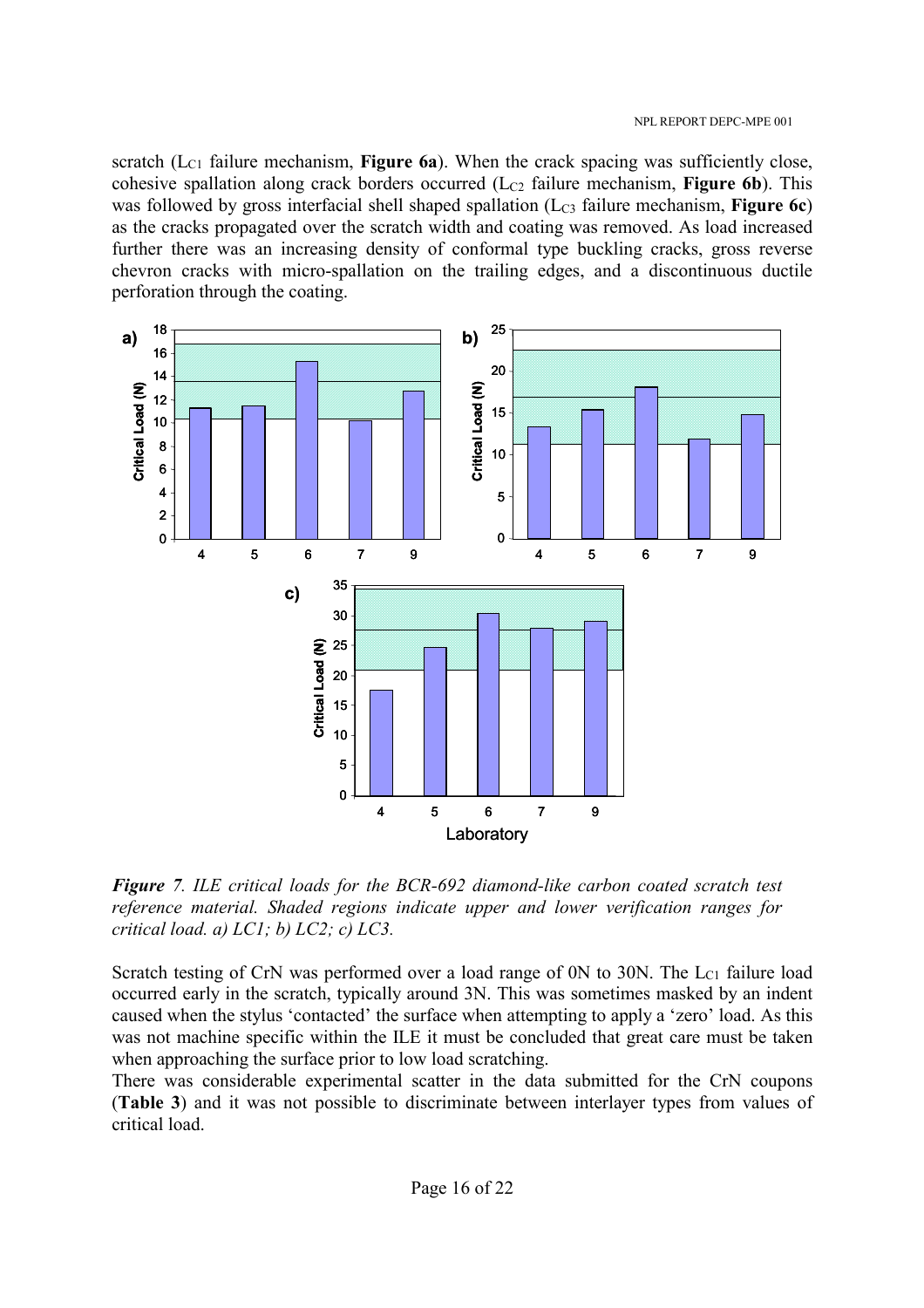An additional set of 'nano' scratch tests were performed by Lab 10 from 1mN to 1000mN with a loading rate of 1 N/min using a  $20\mu$ m radius diamond tip. L<sub>C1</sub>, L<sub>C2</sub> and L<sub>C3</sub> failure events were observed for the BCR-692 material. No L<sub>C3</sub> failure events were observed on the CrN coatings at maximum load and the Lc<sub>2</sub> was difficult to isolate from the large number of brittle events. Whilst there was no direct correlation between the nano and macro critical loads, the nano critical loads were closely grouped with a low standard deviation. Unfortunately the three other laboratories who volunteered to perform nano scratching failed to return data, so no conclusions can be reached on the suitability of the BCR-692 material as a nano scratch reference material or the interlaboratory repeatability of the nano-scratch technique.

| Lab            | <b>Interlayer</b>         | $L_{Cl}$ |                | $L_{C2}$ |                | $L_{C3}$ |                |
|----------------|---------------------------|----------|----------------|----------|----------------|----------|----------------|
|                | <b>Thickness</b>          | Ave(N)   | <b>Std Dev</b> | Ave(N)   | <b>Std Dev</b> | Ave(N)   | <b>Std Dev</b> |
| $1*$           | 0 <sub>nm</sub>           | 2.32     | 0.33           | 4.11     | 0.83           | 12.85    | 1.52           |
|                | $25 \text{ nm}$           | 3.52     | 0.60           | 5.70     | 0.69           | 13.14    | 2.32           |
|                | 50 nm                     | 2.28     | 0.25           | 6.61     | 0.57           | 10.94    | 1.39           |
| $2*$           | $0 \text{ nm}$            | 2.13     | 0.68           | 6.59     | 0.78           | 10.25    | 0.90           |
|                | $25 \text{ nm}$           | 4.24     | 0.57           | 5.22     | 0.89           | 8.92     | 1.13           |
|                | $50 \text{ nm}$           | 2.73     | 0.30           | 6.25     | 0.69           | 10.39    | 0.96           |
| $3*$           | $0 \text{ nm}$            | 9.43     | 0.14           | 10.23    | 0.14           | 14.38    | 0.89           |
|                | $25 \text{ nm}$           | 9.85     | 0.42           | 10.63    | 0.60           | 15.82    | 1.58           |
|                | 50 nm                     | 9.24     | 0.54           | 10.11    | 0.60           | 14.54    | 1.32           |
| $\overline{4}$ | $0 \underline{\text{nm}}$ | 1.38     | 0.16           | 5.14     | 0.22           | 10.18    | 0.84           |
|                | $25 \text{ nm}$           | 2.00     | 0.20           | 5.44     | 1.34           | 9.50     | 0.97           |
| 5              | 0 <sub>nm</sub>           | 3.85     | 3.96           | 6.05     | 0.24           | 11.26    | 1.07           |
|                | $25 \text{ nm}$           | 4.21     | 0.67           | 6.49     | 0.37           | 10.95    | 12.14          |
|                | $50 \text{ nm}$           | 2.43     | 0.34           | 6.66     | 0.77           | 12.14    | 0.89           |
| 6              | $0 \text{ nm}$            | 2.06     | 0.15           | 5.36     | 0.45           | 11.78    | 1.13           |
|                | $25 \text{ nm}$           | 3.80     | 0.31           | 5.32     | 0.45           | 10.30    | 0.76           |
|                | 50 nm                     | 2.54     | 0.43           | 6.40     | 0.58           | 10.96    | 0.67           |
| $\overline{7}$ | 0 <sub>nm</sub>           | 2.80     | 0.20           | 6.78     | 0.72           | 12.24    | 0.68           |
|                | $25 \text{ nm}$           | 2.91     | 0.17           | 7.27     | 0.60           | 12.49    | 0.84           |
|                | $50 \text{ nm}$           | 2.41     | 0.19           | 7.17     | 0.53           | 12.48    | 0.47           |
| $8*$           | 0 <sub>nm</sub>           | 1.21     | 0.28           | 2.12     | 0.56           | 7.57     | 2.82           |
|                | $25 \text{ nm}$           | 0.75     | 0.36           | 1.67     | 0.69           | 4.87     | 2.57           |
|                | $50 \text{ nm}$           | 0.85     | 0.41           | 2.30     | 1.15           | 8.87     | 2.97           |
| 9              | $0 \text{ nm}$            | 3.18     | 0.25           | 7.38     | 0.31           | 10.99    | 0.53           |
|                | $25 \text{ nm}$           | 3.34     | 0.27           | 6.45     | 0.50           | 9.38     | 0.33           |
|                | $50 \text{ nm}$           | 2.97     | 0.08           | 7.14     | 0.42           | 10.81    | 0.60           |

*Table 3. Critical loads (LC1, LC2 & LC3) of CrN coated AISI 304 stainless steel coupons for each interlayer thickness. \* No reference scratch results submitted: unvalidated data.*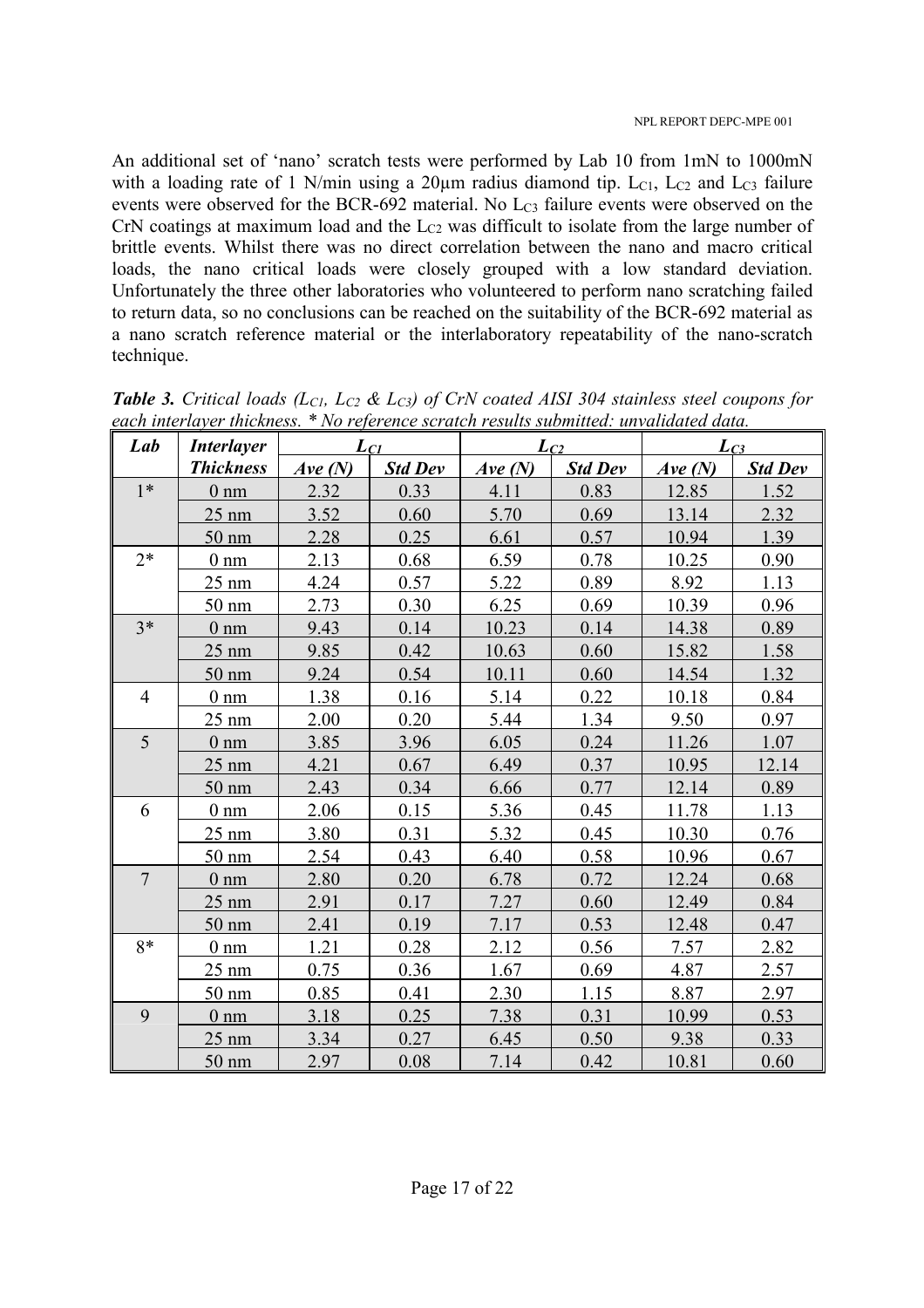#### **3.4. TENSILE AND FOUR-POINT BEND TESTING.**

Tensile and four-point bend tests were undertaken at two laboratories as an extension to the main ILE. Test conditions are shown in **Table 2**. No coating spallation was observed at the maximum strain (7%) by either laboratory so adhesion values could not be calculated. The expected coating failure mechanism was through-thickness cracking followed be spallation of the coating as cracks propagated along the coating-substrate interface. However, micrographs taken throughout the tensile test by Lab 1 showed a different mechanism: delamination along the interface followed by through-thickness cracking (**Fig. 8**). Onset of coating failure was detected by acoustic emission (Lab 1) and by iterative testing (Lab 2). The iterative test method involved performing several tests on fresh samples, increasing the maximum strain for each test and looking for evidence of fracture optically. It was expected that the values of strain at first fracture for the nominally similar CrN coatings would be close for both interlayer thickness and test type. Trends of first-fracture strain vs. interlayer thickness were opposite between labs, as shown in **Table 4**. During both tensile and four-point bend tests the acoustic emission trace remained at a low background level until a sharp rise, attributed to fracture events, was detected. First-fracture strain was calculated from this point. Laboratory 2 recorded self-consistent strains, whereas laboratory 1 did not, suggesting that the iterative test method was better at detecting the first-fracture event than acoustic emission.



*Figure 8. Fracture micrographs from tensile test for CrN coated steel with no interlayer. a) 0.65% strain; b) 0.84% strain; c) 1.10% strain. Loading axis was horizontal relative to micrograph. Delamination between substrate and coating is observed before cracking.*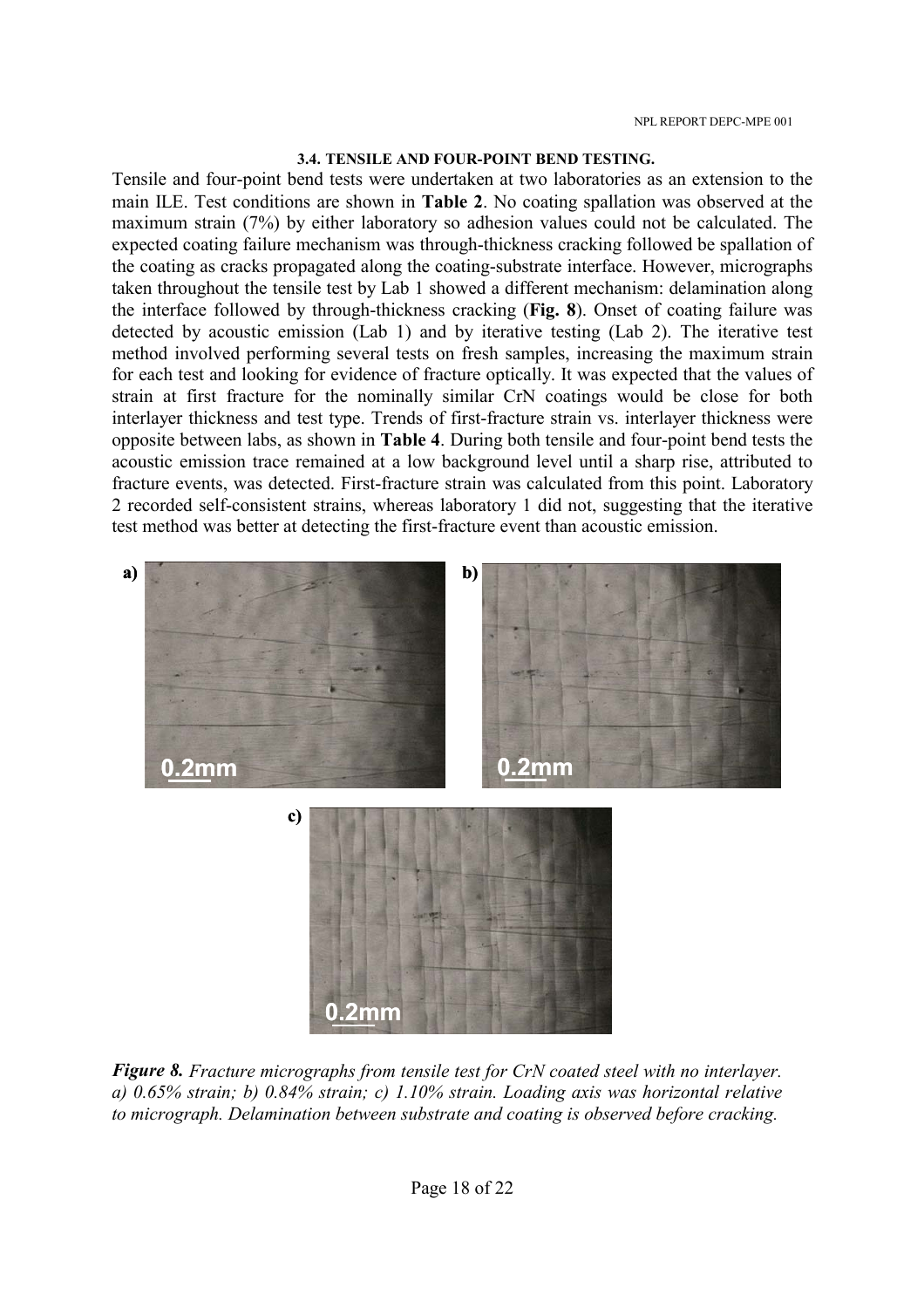| <b>Test</b>              | Laboratory | Average Fracture Strain (%) |          |                                   |  |
|--------------------------|------------|-----------------------------|----------|-----------------------------------|--|
|                          |            | <b>No Interlayer</b>        |          | 25nm Interlayer   50nm Interlayer |  |
| $\parallel$ Tensile      |            | 0.62                        |          |                                   |  |
|                          |            |                             |          | $.00\,$                           |  |
| $\parallel$ 4-point bend |            |                             | $0.54\,$ | 0.85                              |  |
|                          |            |                             |          |                                   |  |

*Table 4. Strain at first fracture event in tensile and four-point bend tests of CrN coated AISI 304 stainless steel coupons for each interlayer thickness.* 

#### **3.5. THERMAL TESTING.**

Various models have been developed at NPL to predict the response of coated systems under stress [12, 13, 14]. A thermal test was performed at NPL on a 5µm CrN coated coupon (no interlayer) to predict the coating fracture energy under elastic stress. The mismatch in thermal expansion coefficients between coating and substrate was exploited to induce tensile stresses in the coating. The coupon was heated in a furnace at 5ºC per minute. Cracking was first detected by acoustic emission at 500ºC when it became energetically favourable for throughthickness cracks to form and relieve the stress. This failure was analysed using an energy balance technique. The fracture energy for through-thickness cracking is estimated to be 7.66 J/m<sup>2</sup>, this corresponds to values for relatively brittle materials [12].

Stress transfer models for ply cracking in composite laminates have been modified by NPL so that they can be applied to the prediction of through-thickness cracking in hard coatings under tensile and bending stresses [13]. An accurate stress analysis (confirmed by comparison of predictions with FEA and boundary element solutions) was used in conjunction with energy balance methods to predict the progressive formation of coating cracks with increasing load. The model also takes into account thermally induced residual stresses (**Table 5**). The model shows close agreement to the experimental data.

*Table 5. Model predictions for stress at first fracture event in tensile and four-point bend tests of CrN coated AISI 304 stainless steel.* 

| <i>Fracture Stress Mode</i> | <b>Fracture Stress, Modelled</b> | <b>Fracture Stress, Experimental</b> |
|-----------------------------|----------------------------------|--------------------------------------|
| $\parallel$ Tensile         | 0.347 GPa                        | 0 324 GPa                            |
| <b>Bending Moment/Area</b>  | $0.250$ MN/m                     | $0.257$ MN/m                         |

### **4. CONCLUSIONS.**

The thickness variation inherent from the deposition geometry complicated analysis of the results obtained and may have masked small variations in adhesion. It would have been preferable to have coupons held perpendicular to the coating flux instead of parallel, although this would have led to a reduction in batch size and possible increased variations between samples. However, the following conclusions from this study can be made:

- Discrimination between coupons with different interlayers, and therefore adhesion states, was not possible in this study.
- Subtle differences in preparation between scoping study coupons and ILE coupons resulted in a large change in adhesion response.
- Fracture energy, tensile fracture stress and bending moment at fracture stress have been modelled and show good agreement with experimental results.
- The DLC scratch test reference material was tested in a first 'industrial' usage. This reference material was capable of checking equipment calibration and error finding.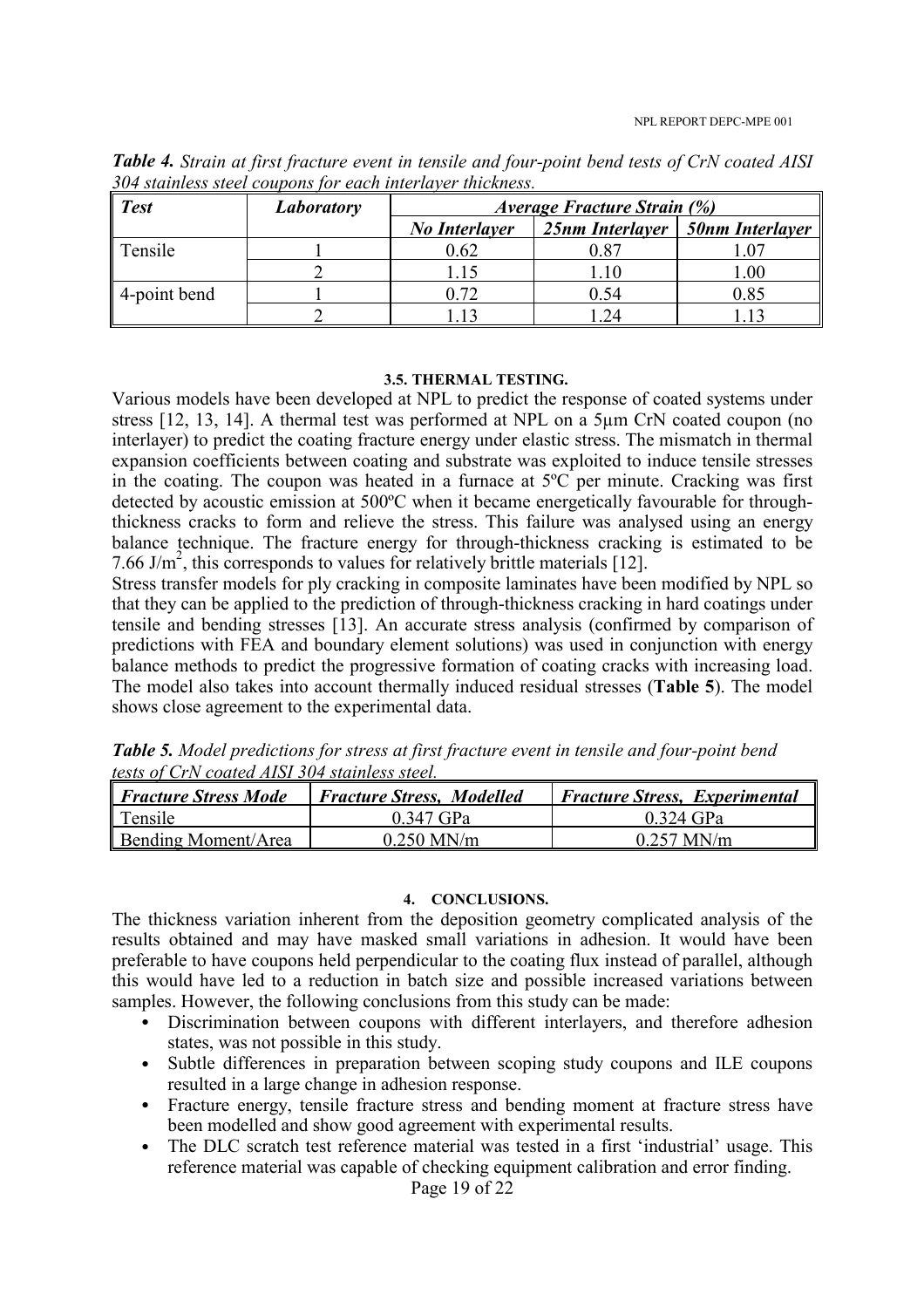#### **5. REFERENCES.**

- [1] BULL, S. & CHALKER, P., Institute of Materials, Vol. 5, 1992, pp. 205.
- [2] VOEVODIN, A., REBHOLZ, C. & MATTHEWS, A., Tribology Transactions, 38, 1995. pp. 829
- [3] MAXWELL, A.S., NPL REPORT MATC (A) 49, 'Review of Test Methods for Coating Adhesion', National Physical Laboratory, U.K., 2001
- [4] SMITH, D.T., Unpublished research, NIST, 2001.
- [5] MENEVE, J., HAVERMANS, D., VON STEBUT, J., JENNETT, N.M., BANKS, J., SAUNDERS, S.R.J., CAMINO, D., TEER, D.G., ANDERSSON, P. & VARJUS, S., Proc World Tribology Congress, 8-12 Sept 1997, Mechanical Engineering Publications Ltd, London, 1997, p.485.
- [6] BULL, S., in 'Advances in Surface Engineering Vol. 1 Fundamentals of Coatings', Eds. PK Datta & JS Burnell-Gray, Royal Society of Chemistry Special Publication no 206, 1997, pp. 274.
- [7] EN ISO 3497: 2000. Metallic coatings Measurement of coating thickness X-ray spectrometric methods.
- [8] ISO/CD 14577-4, Metallic materials Instrumented indentation test for hardness and materials parameters - Part 4: Test method.
- [9] European Commission, Community Bureau of Reference, Certified Reference Material, BCR-692, Diamond-like carbon coated steel for scratch testing.
- [10] NPL Measurement Good Practice Guide No. 54 The Scratch Test: Calibration, Validification and the use of a certified Reference Material. National Physical Laboratory, U.K., 2003.
- [11] EN 1071-3: 2001. Advanced technical ceramics Methods of test for ceramic coatings – Part 3: Determination of adhesion by a scratch test.
- [12] ROBERTS, S.J., McCARTNEY, L.N., & WRIGHT, L., "Predicting Steady State Interface Debonding in a Two-layer Coated System Under Biaxial Loading and Bending", NPL Report MATC(A)143 (2003).
- [13] ROBERTS, S.J. & McCARTNEY, L.N., "Predicting Steady State Interface Debonding in a Multi-layered Coated System Under Biaxial Mechanical and Thermal Loading", NPL Report MATC(A)144 (2003).
- [14] ROBERTS, S.J. & McCARTNEY, L.N., "New Method of Measuring Elastic Properties of Coatings: Part I – Theoretical Approach", NPL Report MATC(A)146 (2003).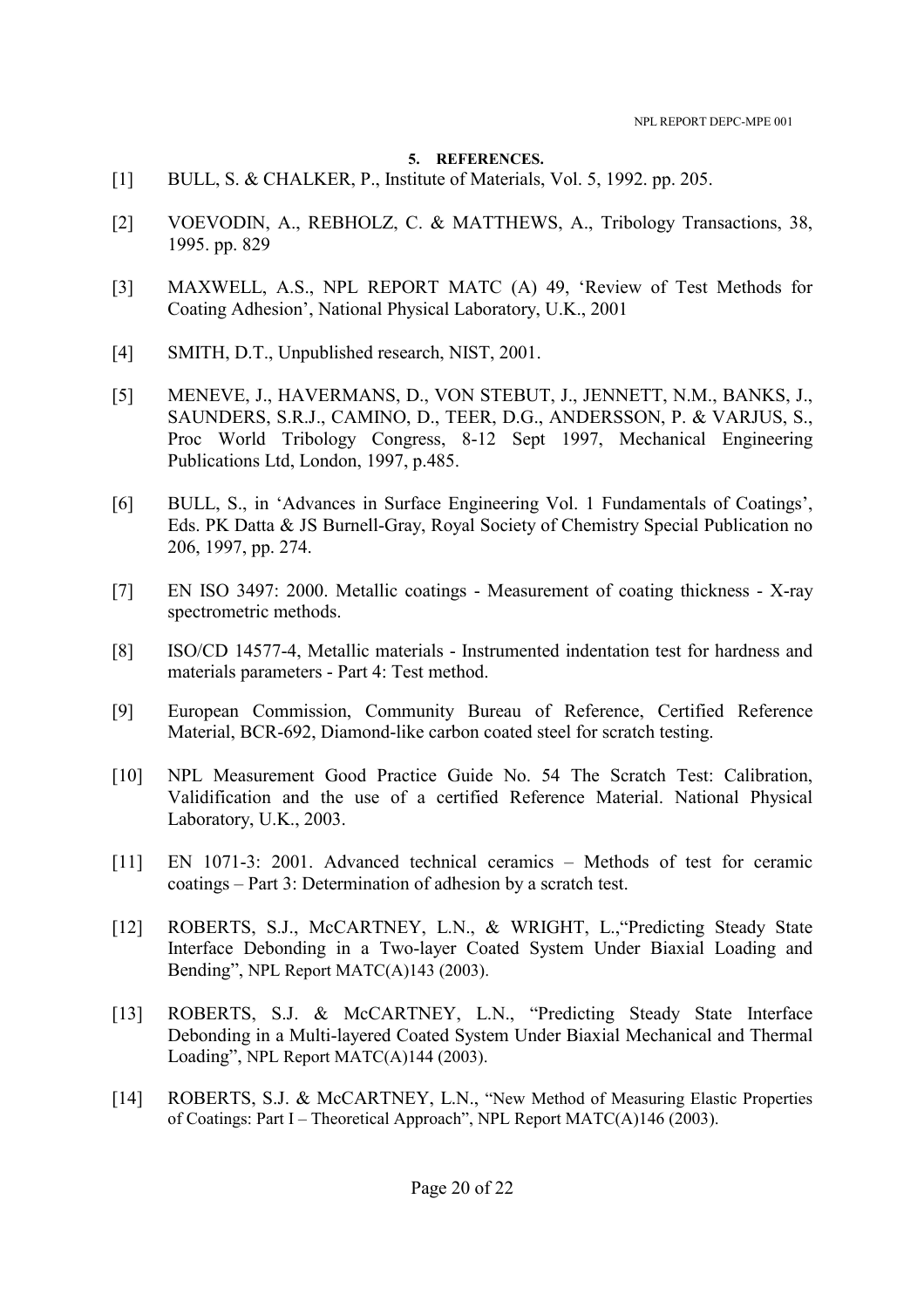### **ACKNOWLEDGMENTS.**

This project was undertaken with funding from Department of Trade and Industry, UK, under the 'Characterisation and Performance of Materials' programme. Tony Fry and Tony Maxwell performed the XRD and nanoindentation at NPL. Most thanks are due to the interlaboratory participants for providing the data in this paper.